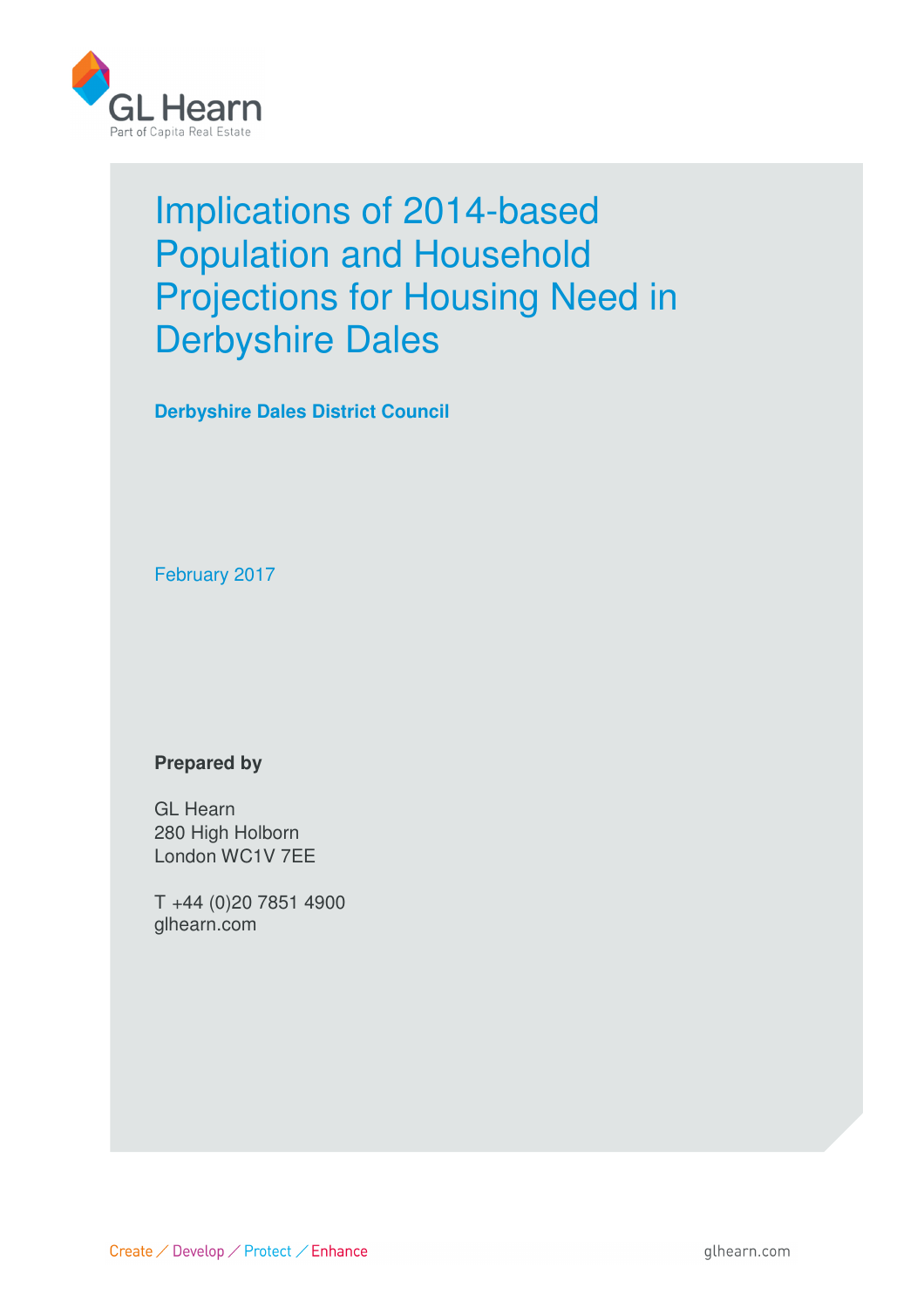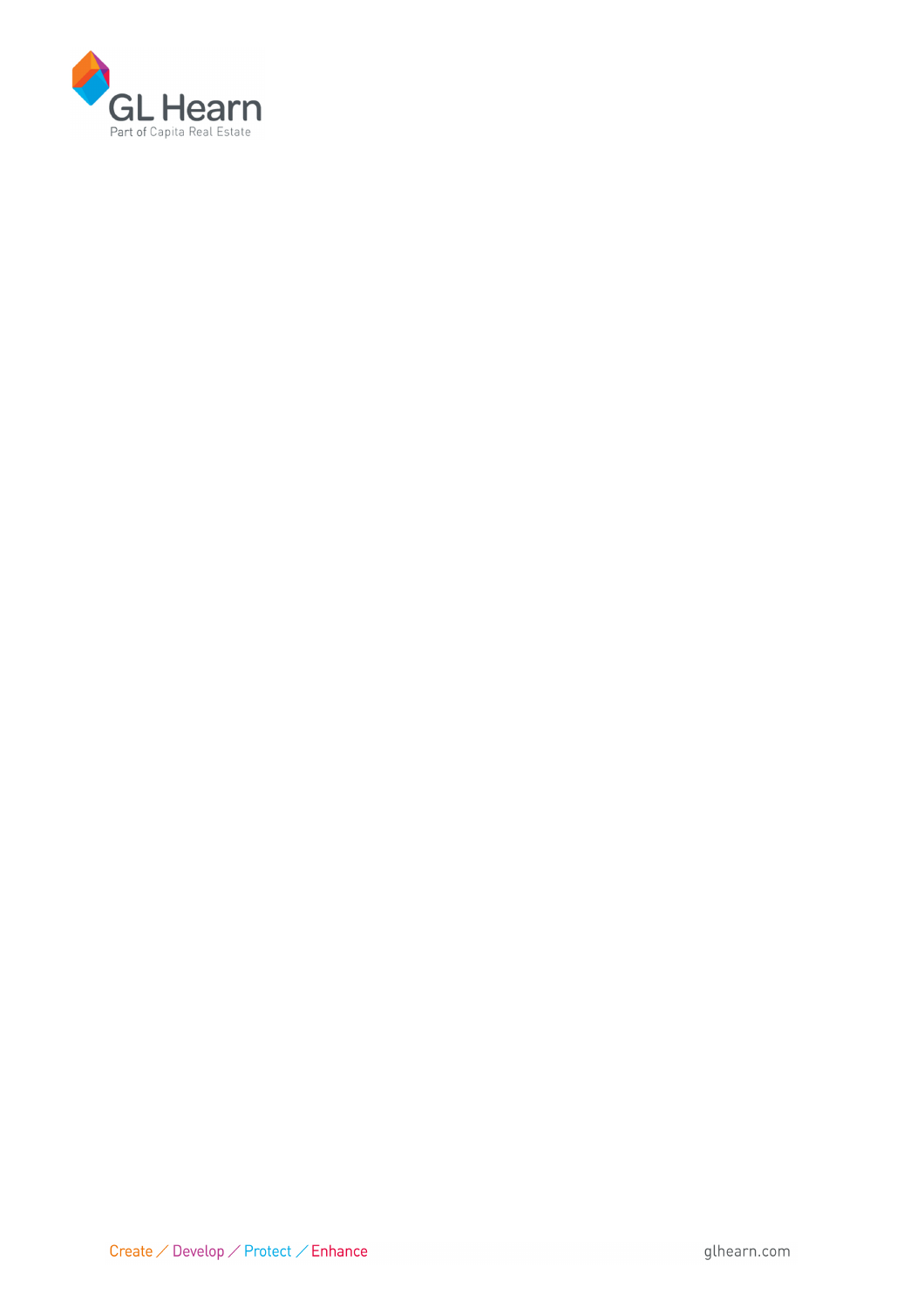# **Contents**

| <b>Section</b> |                                             | Page |
|----------------|---------------------------------------------|------|
| 1              | <b>INTRODUCTION</b>                         | 5    |
| $\mathbf{2}$   | <b>TREND-BASED POPULATION PROJECTIONS</b>   | 9    |
| 3              | <b>ECONOMIC-LED SCENARIOS</b>               | 23   |
| 4              | <b>AFFORDABLE HOUSING NEED</b>              | 27   |
| 5              | <b>MARKET SIGNALS</b>                       | 31   |
| 6              | <b>ADJUSTMENTS TO IMPROVE AFFORDABILITY</b> | 35   |
| 7              | <b>IMPLICATIONS</b>                         | 37   |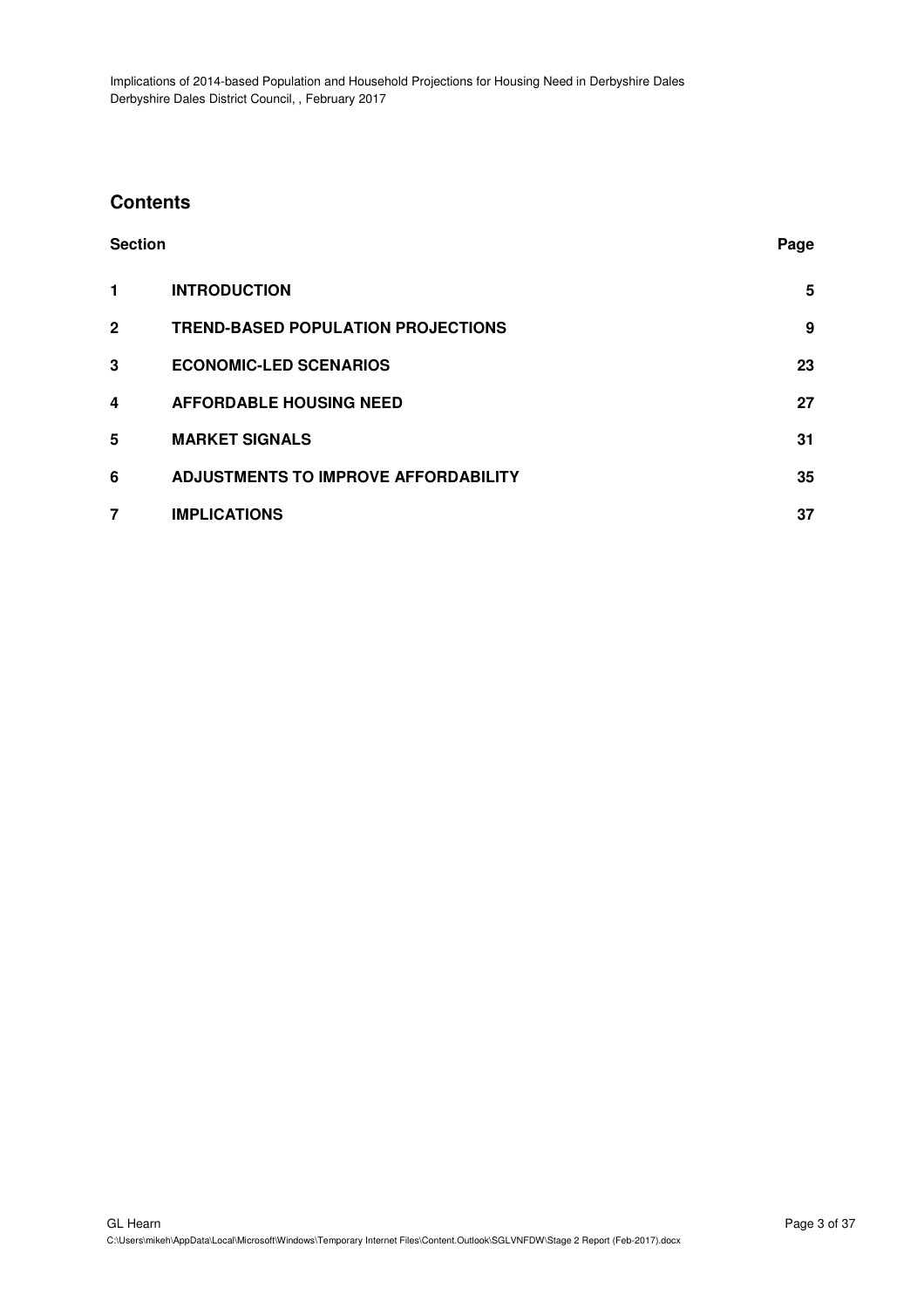# **Quality Standards Control**

The signatories below verify that this document has been prepared in accordance with our quality control requirements. These procedures do not affect the content and views expressed by the originator.

This document must only be treated as a draft unless it is has been signed by the Originators and approved by a Business or Associate Director.

February 2017 Nick Ireland

DATE ORIGINATORS APPROVED Planning Director

Limitations

This document has been prepared for the stated objective and should not be used for any other purpose without the prior written authority of GL Hearn; we accept no responsibility or liability for the consequences of this document being used for a purpose other than for which it was commissioned.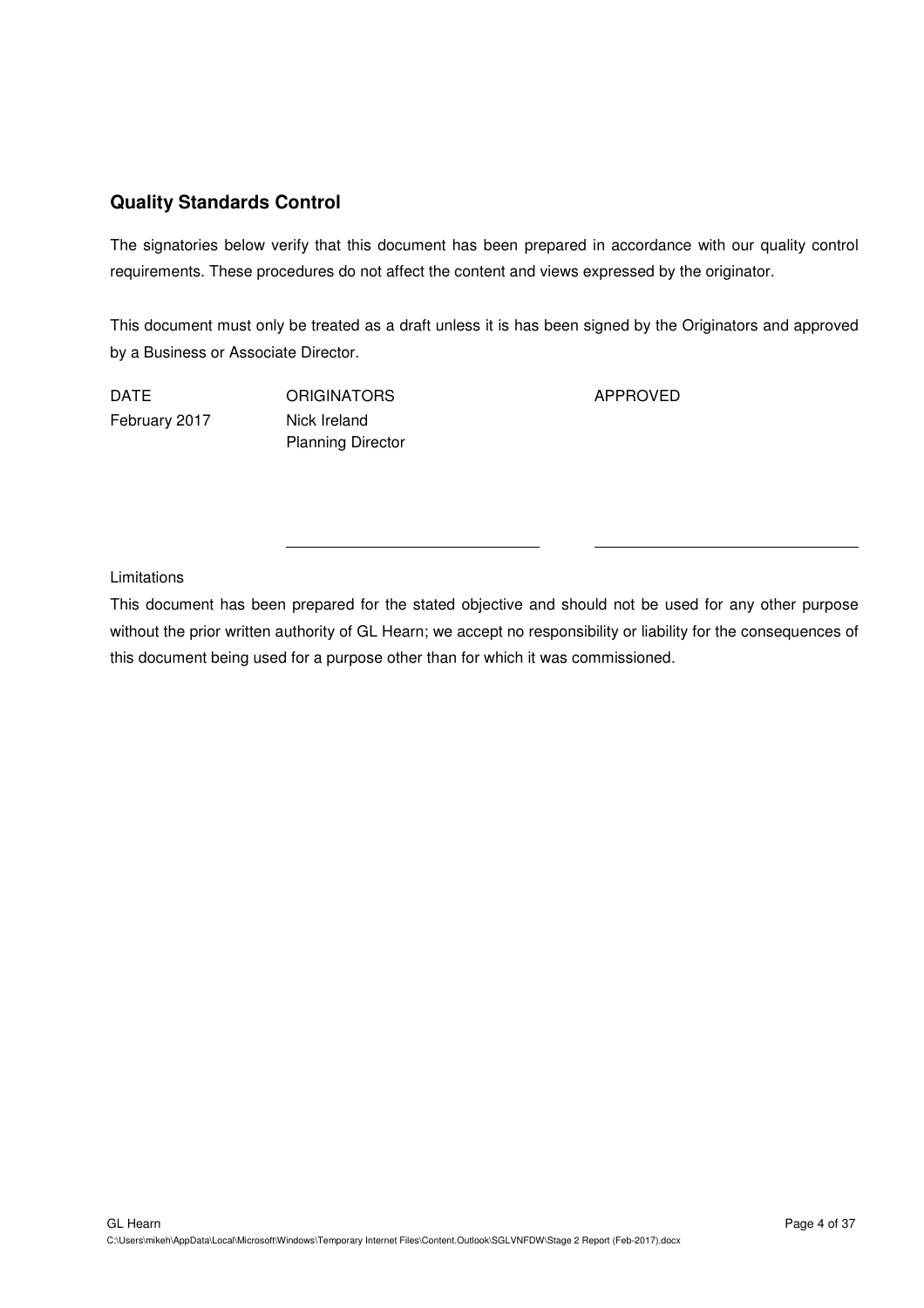## **1 INTRODUCTION**

- 1.1 GL Hearn prepared a Housing and Economic Development Needs Assessment (HEDNA) for Derbyshire Dales District Council, published in September 2015. This considered how the need for housing, how the economy was expected to perform, and employment land needs over the period to 2033 to inform preparation of the Derbyshire Dales Local Plan. It also included assessment of employment land supply and provided advice on policies relating to employment land provision. This report informed the Draft Derbyshire Dales Local Plan.
- 1.2 In May 2016 the Office for National Statistics (ONS) published new 2014-based Sub-National Population Projections (SNPP) and in June 2016, ONS published 2015 Mid-Year Population Estimates (MYEs). In July 2016, the Department for Communities and Local Government (CLG) published new 2014-based Household Projections, based on the 2014-based SNPP. This report considers whether there are any implications of the new data releases on the Objectively Assessed Housing Need (OAN) for Derbyshire Dales District as considered in the HEDNA Report.

# The HEDNA Report

- 1.3 The HEDNA Report considered development needs for housing and employment in Derbyshire Dales to 2033. It identified that the District's geography cut across a number of housing and functional economic market areas, with areas in the southern part of the District (including Ashbourne and Wirksworth) falling within a Derby Housing Market Area (HMA) and Functional Economic Market Area (FEMA); with the northern part of the District (including Bakewell and Hathersage) falling within a Sheffield-focused HMA/ FEMA. The central area fell within an area of overlap, with influences from Sheffield, Chesterfield and Derby. Given that there needs to be a consistent evidence base regarding development needs across the plan area, and that key information such as demographic and economic forecasts are not published below local authority level, the HEDNA considered needs across the District as a whole, including areas within the Plan area, and in the Peak District National Park.
- 1.4 Housing needs were assessed following the approach set out in Planning Practice Guidance. This used the then latest official demographic projections – 2012-based population and household projections – as the starting point; with adjustments then made to take account of employment trends, market signals and the need for affordable housing.
- 1.5 The ONS 2012-based Sub-National Population Projections indicated population growth of 8.4% over the 2013-33 plan period. Applying household formation trends from 2012-based Household Projections to these, and an allowance for vacant and second homes within the housing stock, this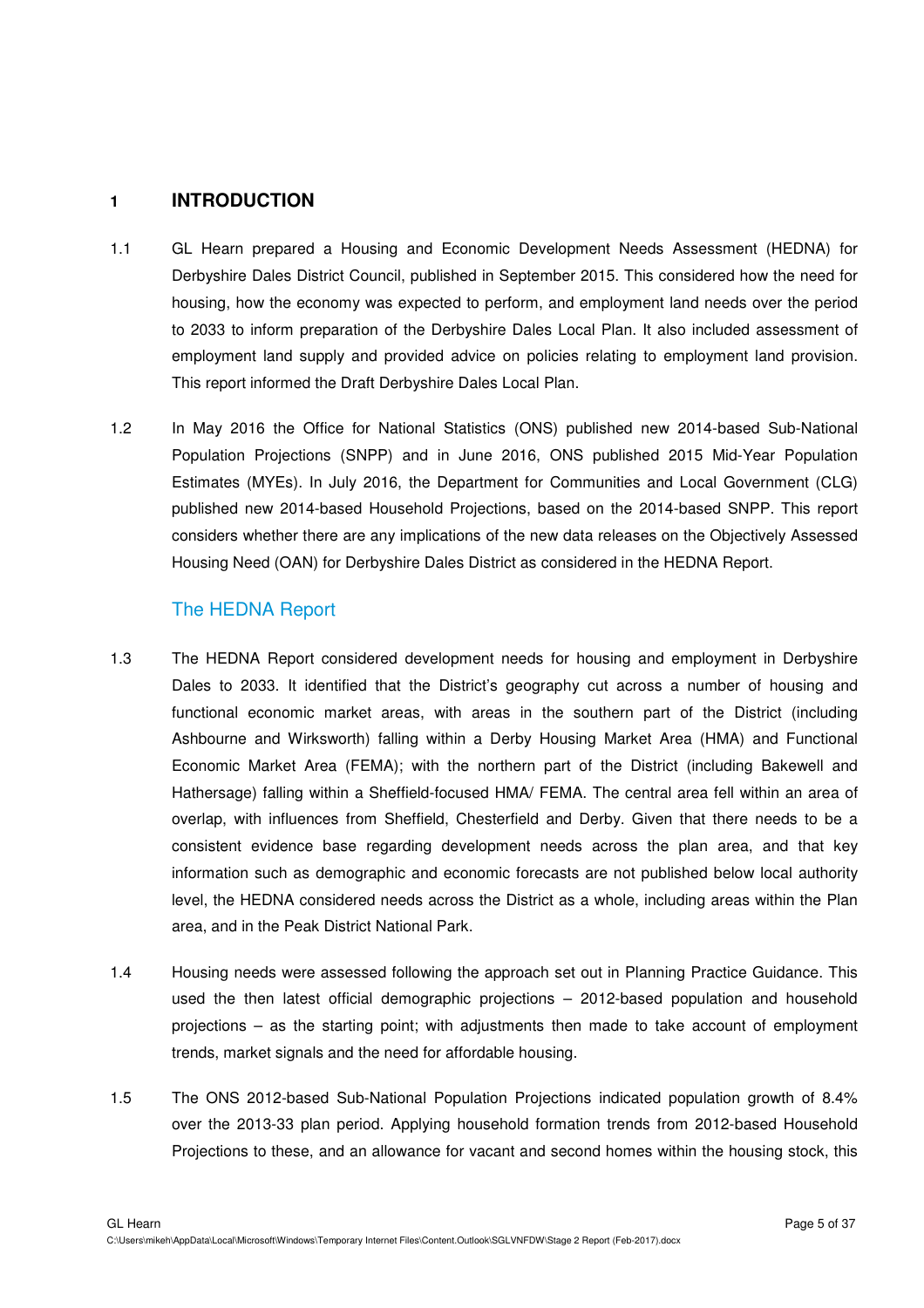would require 244 homes per year. This provided the starting point for the assessment of housing need following the approach in Planning Practice Guidance.

- 1.6 The report assessed the District's economic characteristics and growth potential. It found that the District had a high number of businesses, but low wages, an above average representation of parttime jobs and employment in public administration, tourism/ hospitality, mining/quarrying and agricultural-related activities. There was a low representation of economic sectors which were expected to perform strongly in the medium/ longer-term.
- 1.7 The HEDNA assessed economic growth potential informed by analysis of the economic base, economic forecasts, commercial market conditions, and a business survey. Forecasts from Oxford Economics and Cambridge Econometrics indicated employment growth of 900 and 3000 jobs respectively over the 2013-33 period; however, interrogation of the forecasts indicated that because of data anomalies the Cambridge Econometrics forecasts over-estimated the growth in employment in public administration that could be expected. The balance of evidence pointed to a reasonable, evidence-based assessment of employment growth of 1,700 jobs over the plan-period. Taking account of people moving into retirement, a higher level of net in-migration into the District would be required than seen historically with the HEDNA identifying that 301 homes pa would be required to support economic growth.
- 1.8 The HEDNA Report also considered whether adjustments would be needed to address market signals and/or to increase the delivery of affordable housing.
- 1.9 The Study identified that 93 households would require support each year in meeting their housing need: this represented 38% of the demographic-led projections based on the 2012 household projections, and 31% of the need derived from the economic-led projections. It identified that there was therefore some basis for adjusting upwards the housing need to increase delivery of affordable housing.
- 1.10 The analysis of market signals indicated a median house price of £218,500. House prices had remained relatively static since 2007. Rental costs however had grown by 8% since 2011, which was above inflation. Lower quartile house prices were 9.3 times earnings of younger households.
- 1.11 The market signals and affordable housing evidence indicated that affordability pressures had contributed to a fall in household formation amongst households in their 20s and early 30s. An improvement in affordability would support an increased ability of younger households to form, with the HEDNA calculating that an upward adjustment of 21 homes per annum to the economic-led projections (of 301 dpa) would be needed to achieve this. This resulted in an objectively assessed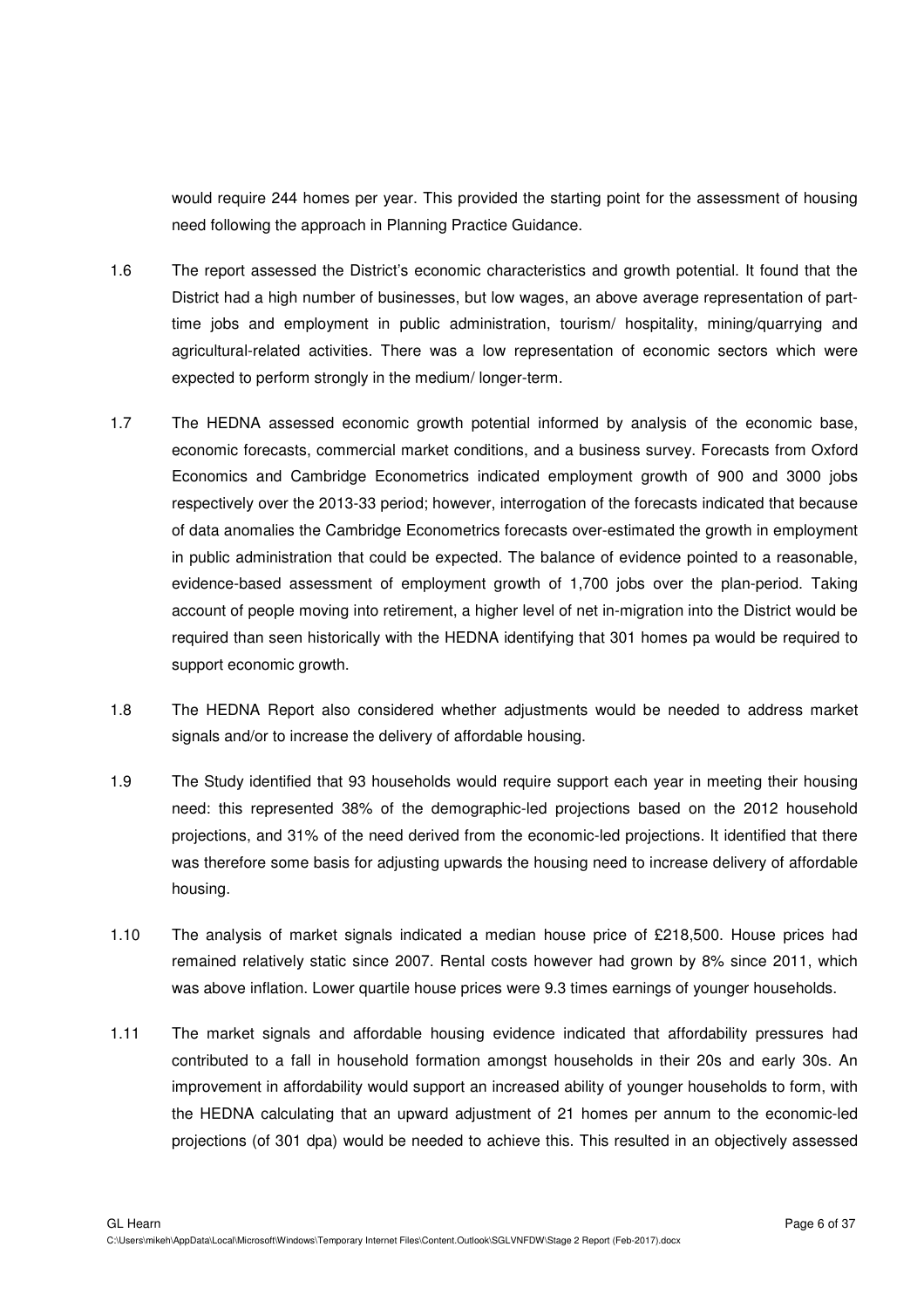housing need for 322 dwellings per annum across the District, which was 32% above the 'starting point' demographic projection.

# This Report

1.12 This report considers whether what the latest evidence would suggest regarding the Objectively Assessed Need (OAN) for housing.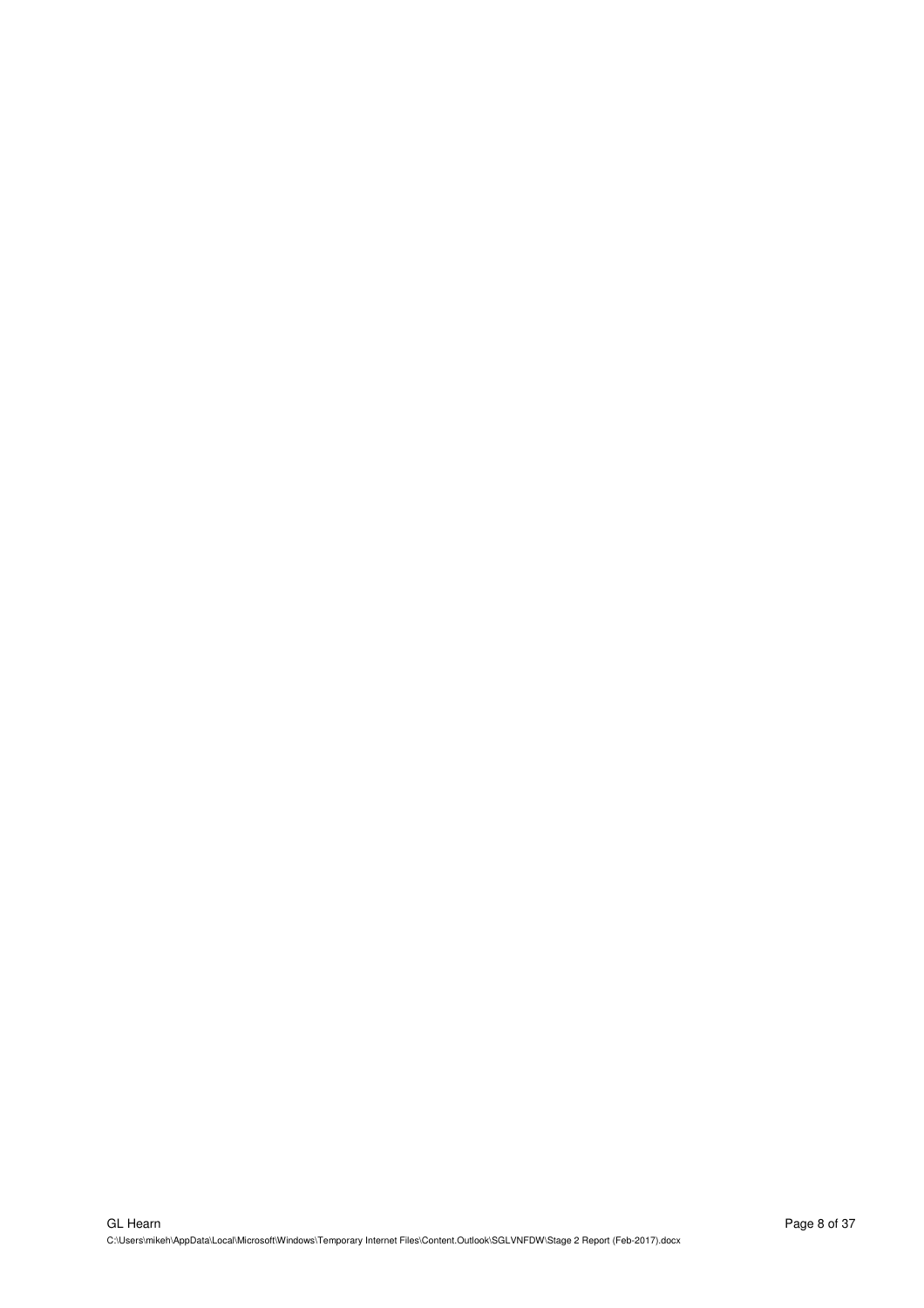# **2 TREND-BASED POPULATION PROJECTIONS**

- 2.1 ONS issued 2014-based Sub-National Population Projections on 25<sup>th</sup> May 2016. These are based on projecting forward trends in births, deaths and migration principally over the previous five years. Trends in international migration at a local level over the previous six years are considered but constrained at a national level to the assumptions on international migration in the ONS 2014 national population projections.
- 2.2 At a national level ONS expect net international migration to the UK to fall from 329,000 in 2014/15 to 185,000 in 2020/21, which is then maintained thereafter. The projections are thus assuming that international net migration falls.
- 2.3 This section sets out the projected population growth in the 2014-based SNPP and compares the findings to the 2012-based SNPP figures. The section also considers an alternative scenario based on migration trends over the past 10-years. Finally, the section moves on to look at the household growth implied by the population projections (as shown in 2014-based Household Projections) and levels of housing need (including a vacancy allowance). Trend-based population and household projections provide a starting point for considering objectively assessed housing needs.

# Overall Population Growth

2.4 Table 1 shows projected population growth from 2013 to 2033 in Derbyshire Dales and a number of comparator areas. The data shows that the population of Derbyshire Dales is projected to grow by around 3,200 people. This is a 4.4% increase – notably below the projected increase in the county, region and nationally.

|                                | <b>Population 2013</b> | <b>Population 2033</b> | <b>Change in</b><br>population | % change |
|--------------------------------|------------------------|------------------------|--------------------------------|----------|
| Derbyshire Dales               | 71,266                 | 74,435                 | 3,169                          | 4.4%     |
| Derbyshire                     | 776,160                | 843,172                | 67,012                         | 8.6%     |
| East Midlands                  | 4,598,431              | 5,200,699              | 602,268                        | 13.1%    |
| England                        | 53,865,817             | 61,490,635             | 7,624,818                      | 14.2%    |
| $C_{OUICO}$ $\cdot$ $\cap$ NIC |                        |                        |                                |          |

## **Table 1: Projected Population Growth (2013-33) – 2014-based SNPP**

Source: ONS

2.5 Figure 2 compares the 2014-based SNPP with the previous 2012-based SNPP. The latest projections show a lower level of population growth (2,600 people fewer – about 45% lower growth) over the 2013-33 period.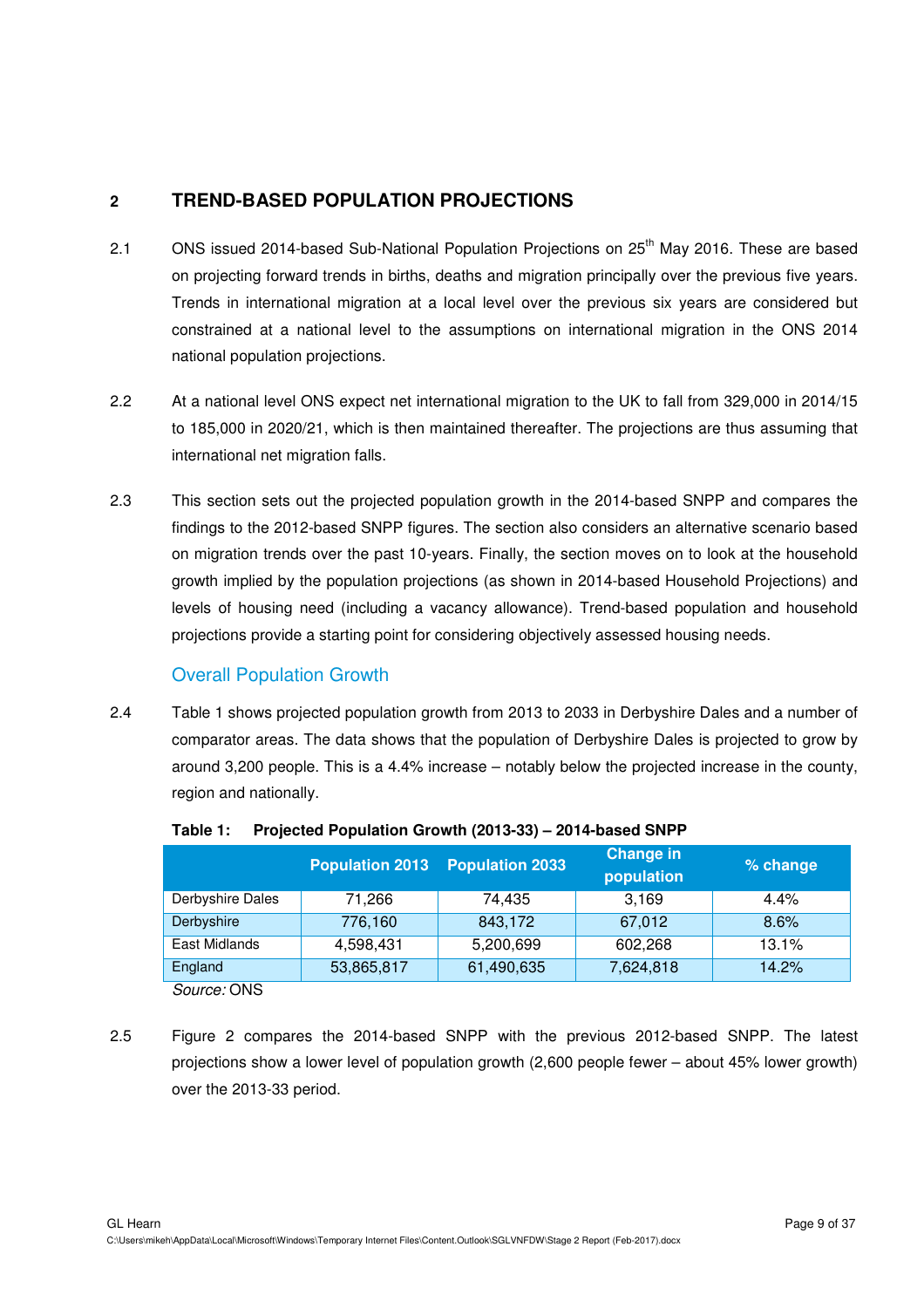|                    | 2012-based SNPP | 2014-based SNPP! | <b>Difference</b> |
|--------------------|-----------------|------------------|-------------------|
| Derbyshire Dales   | 5,808           | 3.169            | $-2,639$          |
| <i>Source:</i> ONS |                 |                  |                   |

#### **Table 2: Projected Population Growth (2013-33) – Comparing Projection Releases**

2.6 Figure 1 plots past and projected population growth in the period 1981 to 2033. Figures have been indexed to 100 for 2013. For Derbyshire Dales, the data shows relatively weak population growth relatively to wider benchmarks since 1981 – this seems to be reflected in the projections moving forward, which are some way below projections for other locations.

120 ndexed population growth (2013=100) Indexed population growth (2013=100) 115 110 105 100 95 90 85 80 1995 1997 1999 2001 2003 2005 2007 2009 2011 2013 2015 2017 2019 2021 2023 2<br>2020<br>2020 2033 1993 2025  $\frac{8}{90}$ 1983 1985 1987 1989  $\overline{9}$ Derbyshire Dales **Communist Control Derbyshire Control Control Control Control Control Control Control Control Control Control Control Control Control Control Control Control Control Control Control Control Control Contr** Source: ONS

**Figure 1: Indexed Population Growth (1981-2033)** 

2.7 It is also worthwhile to focus this data on the more recent period since 2001, for which there is reliable data. This is shown in the figure below. The figure also includes the trend from the 2012 based SNPP. The data also plots linear trend lines considering overall population growth for the past 5-, 10- and 14-years (a 5-year period is broadly the trend period used by ONS when constructing the SNPP). The data shows that the population is expected to grow at a rate which is slightly lower than longer-term trends (past 10- or 14-years) but at a level some way above the more recent trends – ONS mid-year population estimates (MYE) show virtually no population growth over the past 5-years. The 2012-based SNPP, in contrast, shows a projected level of population growth which is some way above past trends (regardless of the period studied). Taking all the data in the round, the analysis shows a reasonable fit between past trends and the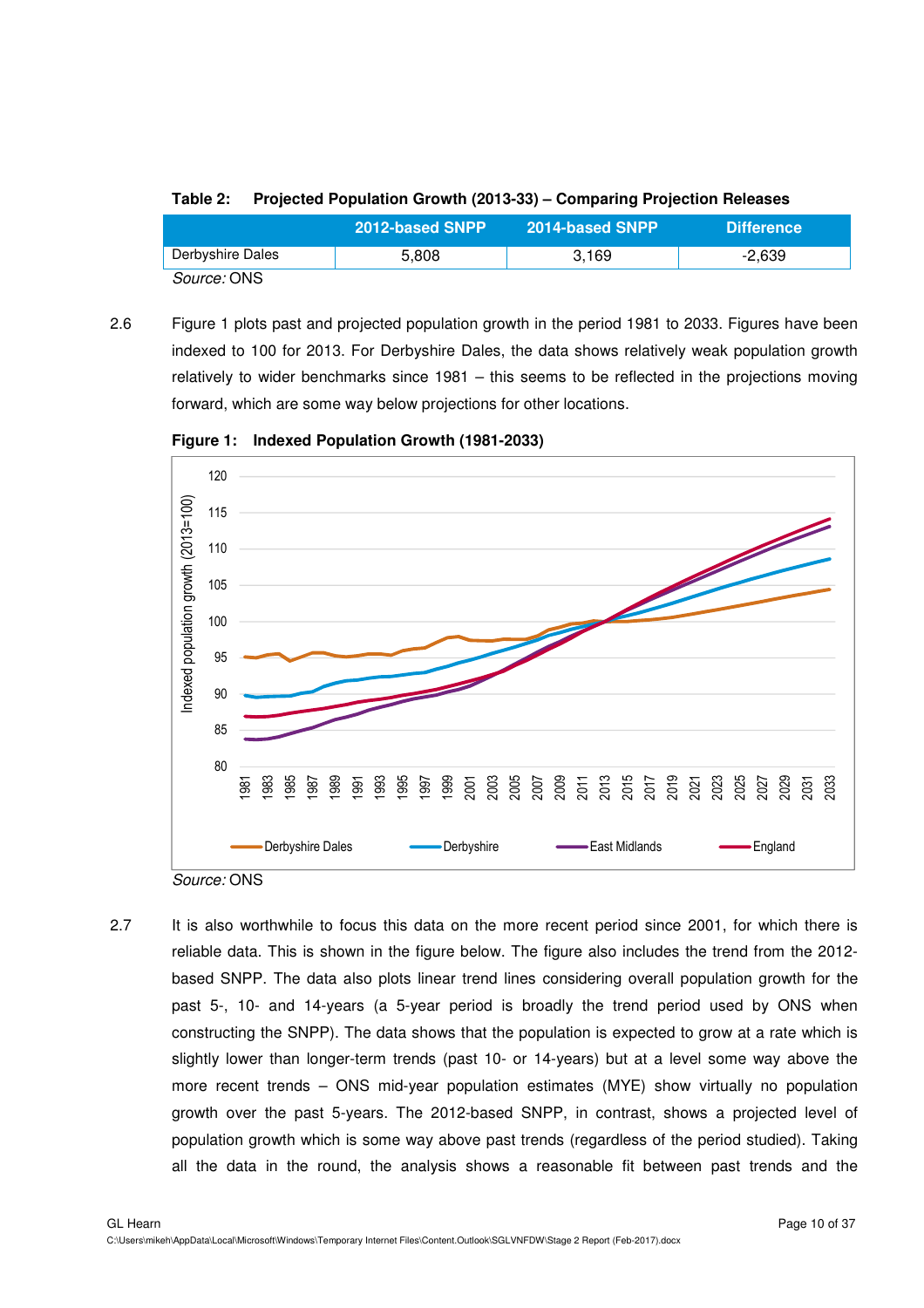projection; however it is notable that lower population growth will see a stronger ageing of the population structure and affect workforce growth.



**Figure 2: Past and Projected Population Growth (2001-2033) – Derbyshire Dales** 

Source: ONS

## **Components of Population Change**

- 2.8 Of the 3,169 projected increase in the population over the 2013-33 period from the 2014-based SNPP, it can be seen that this is driven by internal net migration (i.e. people moving from another part of the Country). There is a notable level of negative natural change (more deaths than births) whilst international net migration is negligible.
- 2.9 When compared with equivalent data from the 2012-based SNPP, it is clear that internal net migration is projected to be lower (by about 120 people per annum), with natural change also falling by about 25 people each year – there is little change in the projections of international migration<sup>1</sup>.

|  | Table 3: Projected Components of population change – 2012- and 2014-based SNPP |
|--|--------------------------------------------------------------------------------|
|--|--------------------------------------------------------------------------------|

|                                | 2012-based SNPP |        | 2014-based SNPP |         |
|--------------------------------|-----------------|--------|-----------------|---------|
| <b>Natural Change</b>          | $-257$          | $-89%$ | $-282$          | $-180%$ |
| <b>Internal Migration</b>      | 552             | 191%   | 436             | 278%    |
| <b>International Migration</b> | -5              | $-2\%$ |                 | 2%      |
| <b>Total Change</b>            | 290             | 100%   | 158             | 100%    |

 1 It should be noted that the figures in the table do not quite add up; this is due to inclusion of 'other' changes in the 2011-14 period and small adjustments made by ONS (to ensure consistency with national projections) from 2014 to 2033.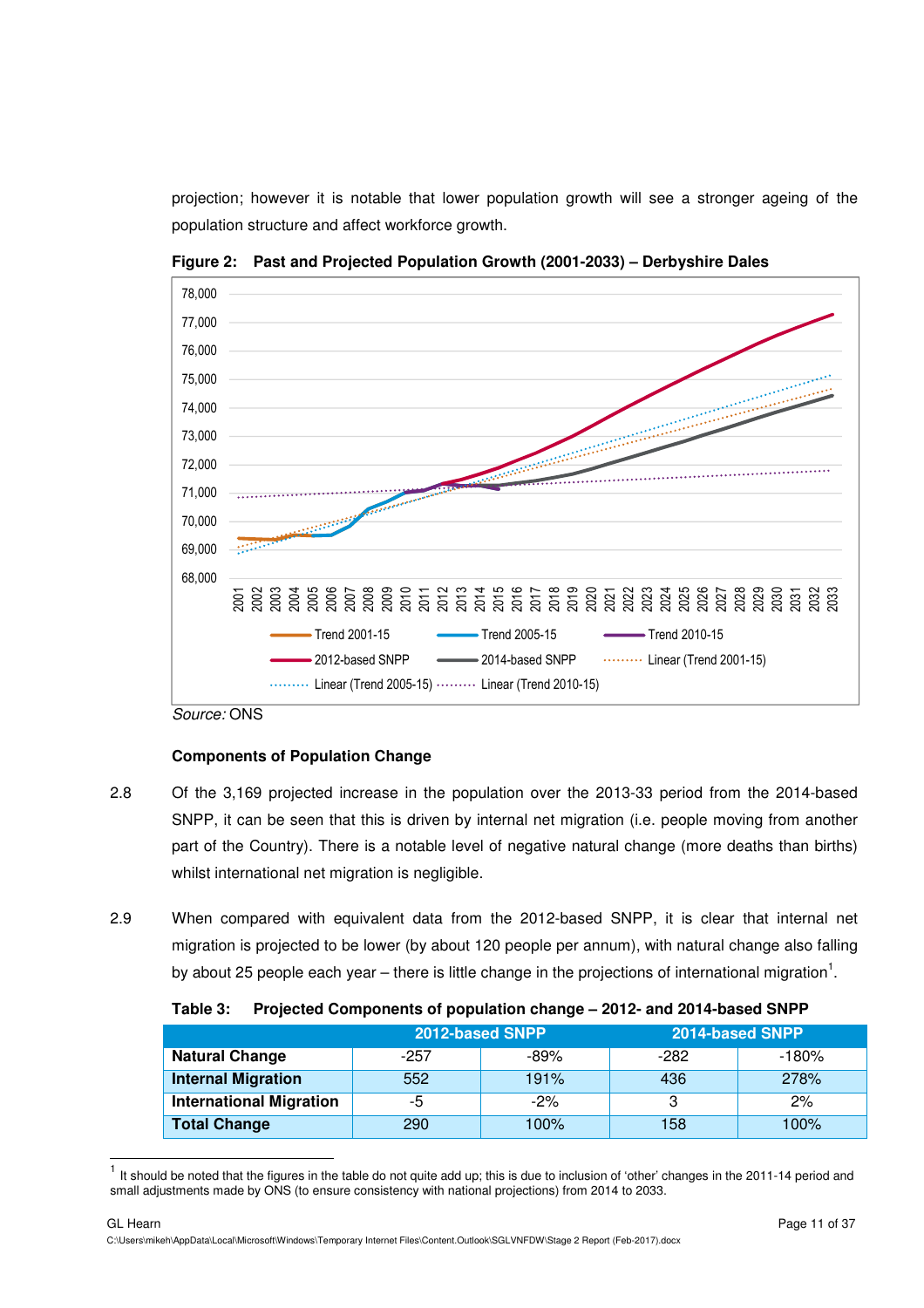#### Source: ONS

- 2.10 Figure 3 below brings together data about migration (both past trends and the future projection) along with information about natural change. This shows that natural change is expected to increase slightly until about 2021 (become less negative) and then start to fall as the projection works through to 2033 – this reflects age structure changes. Net migration is generally projected to increase over time, which (as with natural change) will be driven by changes to the age structure – out-migration is projected to fall slightly due to the ageing population (and older people being less likely to migrate) whilst in-migration increases (as populations in areas from which people might move increase). Given the demographic structure of the District, an increase in net migration is a reasonable expectation.
- 2.11 Over the whole projection period (2014-33) the level of natural change is projected to be -283 per annum, with net migration averaging about 450 people each year, starting from around 300 in 2014/15 and increasing to nearly 600 by 2033.
- 2.12 It should be noted that ONS has now published 2015 Mid-Year Population Estimates (MYE) these show a lower level of population growth than was projected by the 2014-based SNPP (population decline of 136 people rather than 3 people). The difference is largely driven by a 'special change' made by ONS rather than notable differences to either natural change or migration. The ONS data does not specify what the special change is related to, although it is usually due to changes in military personnel, prison populations or school boarders.



**Figure 3: Past and Projected Components of Change (2001-2033) – Derbyshire Dales**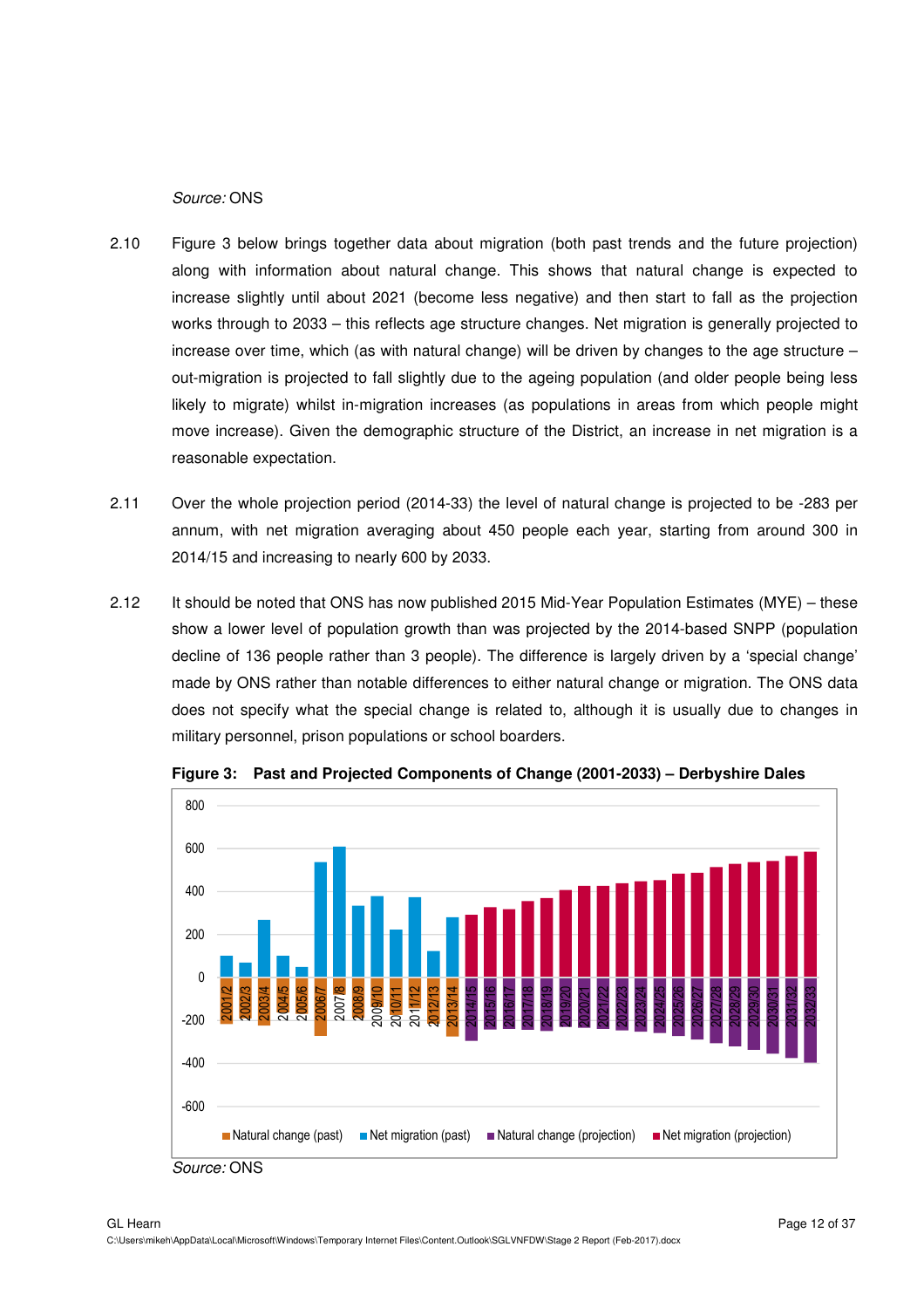#### **Age Structure Changes**

2.13 With the overall change in the population will also come changes to the age profile. Figure 4 below shows population pyramids for 2013 and 2033. The 'pyramids' clearly show the growth in population overall and highlight the ageing of the population with a greater proportion of the population expected to be in age groups aged 60 and over. In particular, the oldest age group (85+) shows an increase from 2,300 people to nearly 5,000. A growing population towards the top of the pyramid reflects improving life expectancy.



**Figure 4: Distribution of Population 2013 and 2033 – Derbyshire Dales** 

Source: ONS

2.14 Table 4 summarises the findings for five-year age groups. The largest growth will be in people aged 65 and over. In 2033 it is projected that there will be 25,800 people aged 65 and over. This is an increase of 8,400 from 2013, representing growth of 48%. The population aged 85 and over is projected to increase by an even greater proportion, 117%. Looking at the other end of the age spectrum the data shows that there are projected to be around 2% fewer people aged under 15 with decreases also shown for many other age groups.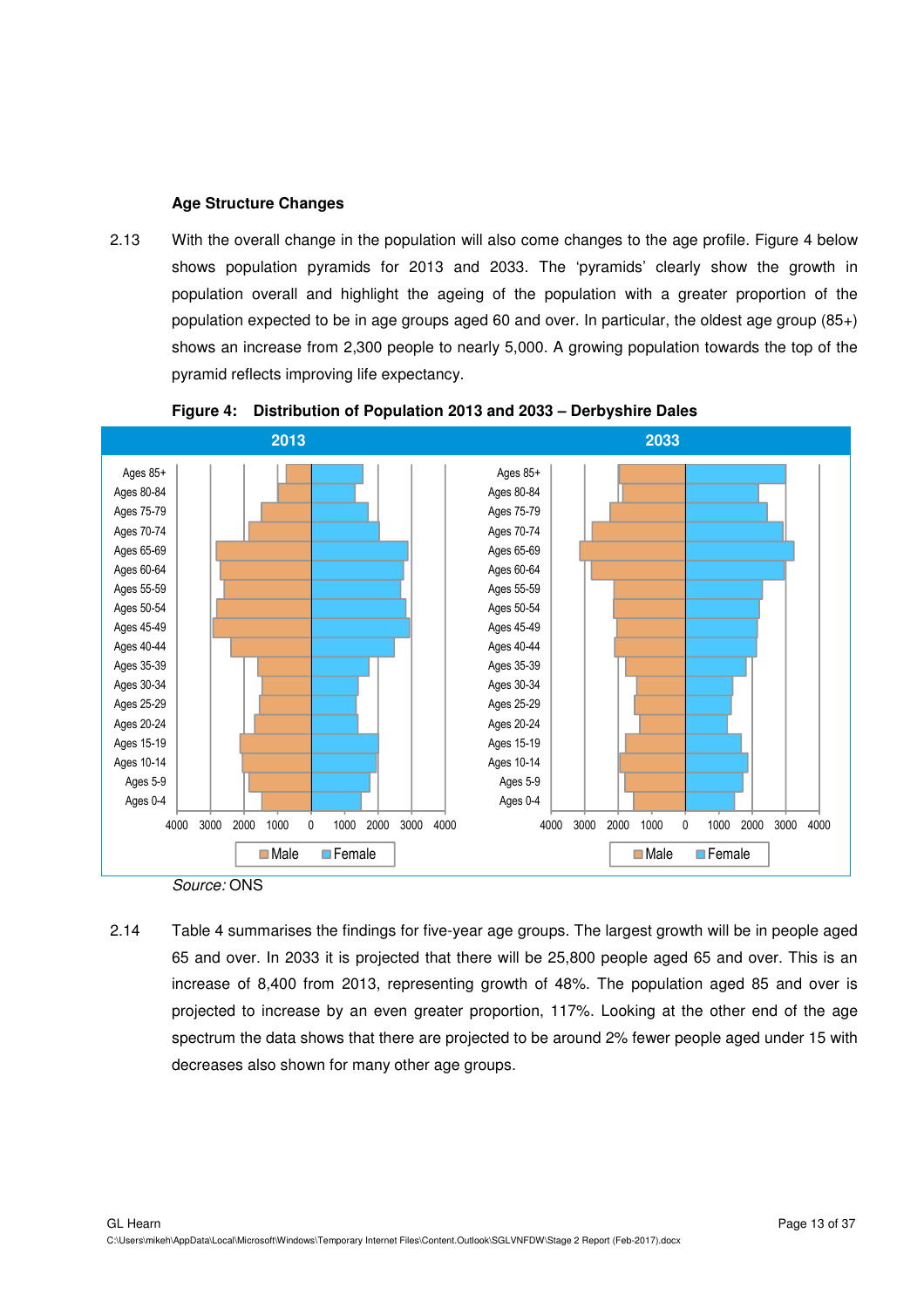| Age group    |        | Population 2013 Population 2033 | <b>Change in</b><br>population | % change from<br>2013 |
|--------------|--------|---------------------------------|--------------------------------|-----------------------|
| Under 5      | 2,963  | 3,007                           | 44                             | 1.5%                  |
| $5-9$        | 3,601  | 3,513                           | $-88$                          | $-2.5%$               |
| $10 - 14$    | 3,990  | 3,814                           | $-176$                         | $-4.4%$               |
| $15-19$      | 4,129  | 3,449                           | $-680$                         | $-16.5%$              |
| 20-24        | 3,076  | 2,618                           | $-458$                         | $-14.9%$              |
| $25 - 29$    | 2,879  | 2,881                           | 2                              | 0.1%                  |
| 30-34        | 2,858  | 2,866                           | 8                              | 0.3%                  |
| 35-39        | 3,311  | 3,585                           | 274                            | 8.3%                  |
| 40-44        | 4,872  | 4,227                           | -645                           | $-13.2%$              |
| 45-49        | 5,857  | 4,190                           | $-1,667$                       | $-28.5%$              |
| 50-54        | 5,646  | 4,342                           | $-1,304$                       | $-23.1%$              |
| 55-59        | 5,257  | 4,425                           | $-832$                         | $-15.8%$              |
| 60-64        | 5,470  | 5,759                           | 289                            | 5.3%                  |
| 65-69        | 5,710  | 6,384                           | 674                            | 11.8%                 |
| 70-74        | 3,888  | 5,690                           | 1,802                          | 46.4%                 |
| 75-79        | 3,181  | 4,682                           | 1,501                          | 47.2%                 |
| 80-84        | 2,292  | 4,046                           | 1,754                          | 76.5%                 |
| $85+$        | 2,286  | 4,961                           | 2,675                          | 117.0%                |
| <b>Total</b> | 71,266 | 74,435                          | 3,169                          | 4.4%                  |
| Source: ONS  |        |                                 |                                |                       |

**Table 4: Population Change 2013 to 2033 by five-year age bands – Derbyshire Dales** 

- 2.15 It is notable that the population between 15-64 is expected to decline by over 5,000 persons between 2013-33 in the 2014-based SNPP.
- 2.16 It is also useful to compare the age structure projections from the 2014-based SNPP with similar figures in the 2012-based version. The simplest way to compare the figures is to look at the age structure in 2033. This is shown in Table 5 below. This analysis shows that all age groups (apart from 20-24) are projected to see lower growth; the age groups with the biggest differences are those aged over 85 and younger age groups (aged below 20). The findings will potentially have some impact on household growth as the older age group has the highest household representative rates (i.e. people in this age group are most likely to be the 'head' of a household).
- 2.17 It is also notable that the 2014-based Projections will see a greater reduction in the workforce. This means that stronger upward adjustments will be necessary to balance growth in housing and employment in the District.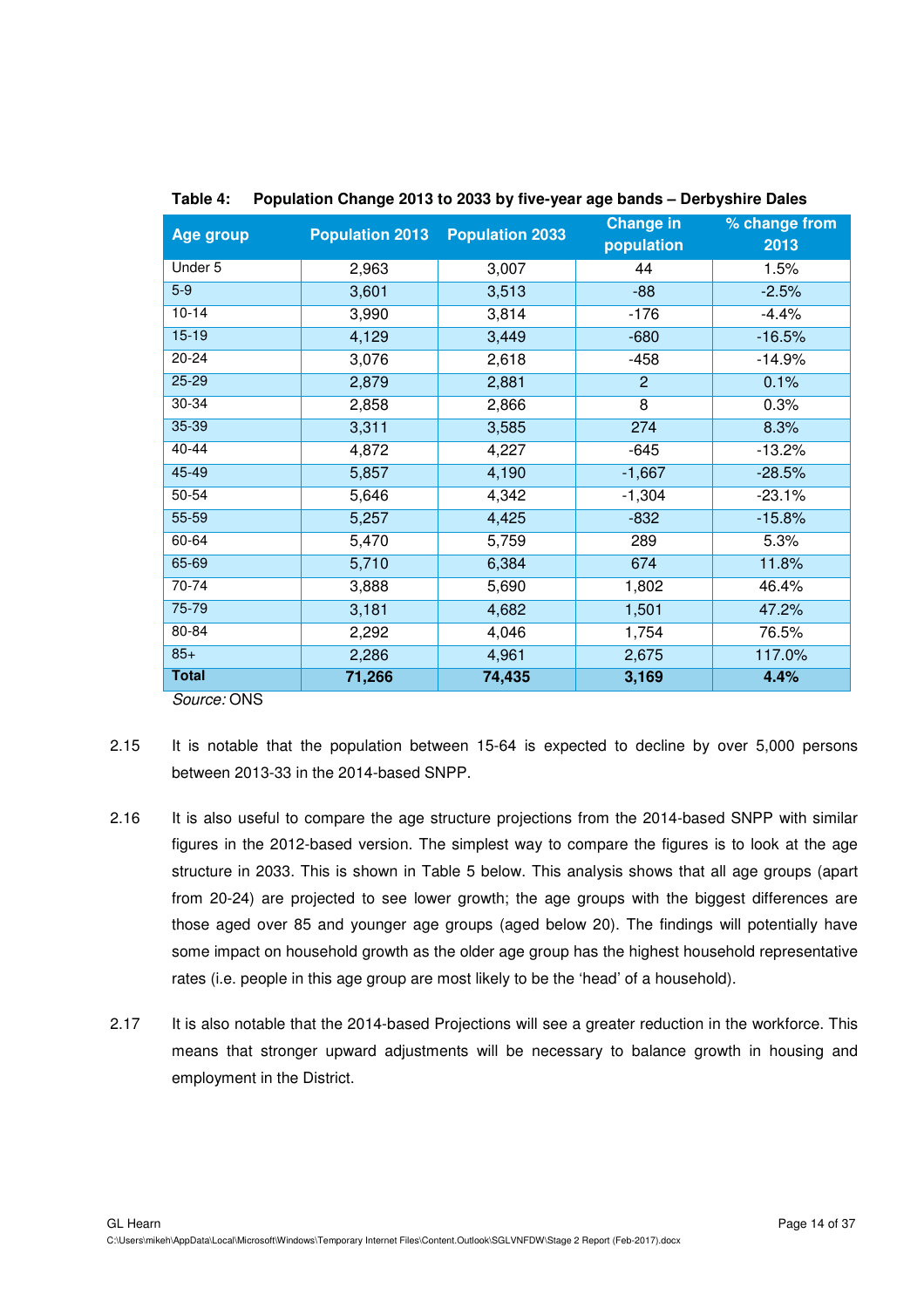| <b>Age group</b> | 2012-based | 2014-based | <b>Difference</b> | % difference<br>from 2012-<br>based |
|------------------|------------|------------|-------------------|-------------------------------------|
| Under 5          | 3,120      | 3,003      | $-117$            | $-3.7%$                             |
| $5-9$            | 3,748      | 3,505      | $-243$            | $-6.5%$                             |
| $10 - 14$        | 4,179      | 3,703      | $-477$            | $-11.4%$                            |
| $15 - 19$        | 3,765      | 3,332      | $-433$            | $-11.5%$                            |
| $20 - 24$        | 2,504      | 2,538      | 34                | 1.4%                                |
| $25 - 29$        | 2,808      | 2,758      | $-50$             | $-1.8%$                             |
| 30-34            | 2,830      | 2,754      | -76               | $-2.7%$                             |
| 35-39            | 3,589      | 3,485      | $-104$            | $-2.9%$                             |
| $40 - 44$        | 4,376      | 4,128      | $-248$            | $-5.7%$                             |
| 45-49            | 4,411      | 4,107      | $-304$            | $-6.9%$                             |
| 50-54            | 4,546      | 4,283      | $-263$            | $-5.8%$                             |
| 55-59            | 4,578      | 4,380      | $-198$            | $-4.3%$                             |
| 60-64            | 5,926      | 5,728      | $-198$            | $-3.3%$                             |
| 65-69            | 6,456      | 6,354      | $-103$            | $-1.6%$                             |
| 70-74            | 5,772      | 5,662      | $-110$            | $-1.9%$                             |
| $75 - 79$        | 4,781      | 4,608      | $-173$            | $-3.6%$                             |
| 80-84            | 4,214      | 3,851      | $-363$            | $-8.6%$                             |
| $85+$            | 5,687      | 4,201      | $-1,486$          | $-26.1%$                            |
| <b>Total</b>     | 77,288     | 72,377     | $-4,911$          | $-6.4%$                             |

#### **Table 5: Difference in age structure in 2033 (2012- and 2014-based SNPP) – Derbyshire Dales**

Source: ONS

## **10 Year Migration Trend Projection**

- 2.18 The SNPP, described above, is based on migration data over the past 5- or 6-years (5-years for internal migration and 6-years for international migration). It has become common practice in studies of this nature to also consider the potential implications of looking at alternative trend 'reference periods' with data over the past 10-years being commonly used.
- 2.19 Whilst modelling a scenario based on 10-year trends is arguably a simple process, it is slightly complicated by there being alternative way of looking at how to translate past trend data into future modelling. For example, it would be possible to roll forward the level of migration seen over the past decade or alternatively model a scenario where migration is variable based on changes to the age structure (a rates based approach). It is also possible (and probably sensible) to include the most recent mid-year population estimates (MYE) into the 10-year reference period – this notes that since the 2014-based SNPP were published, ONS have released new MYE for 2015 and this data effectively 'trumps' the projected population for the same period.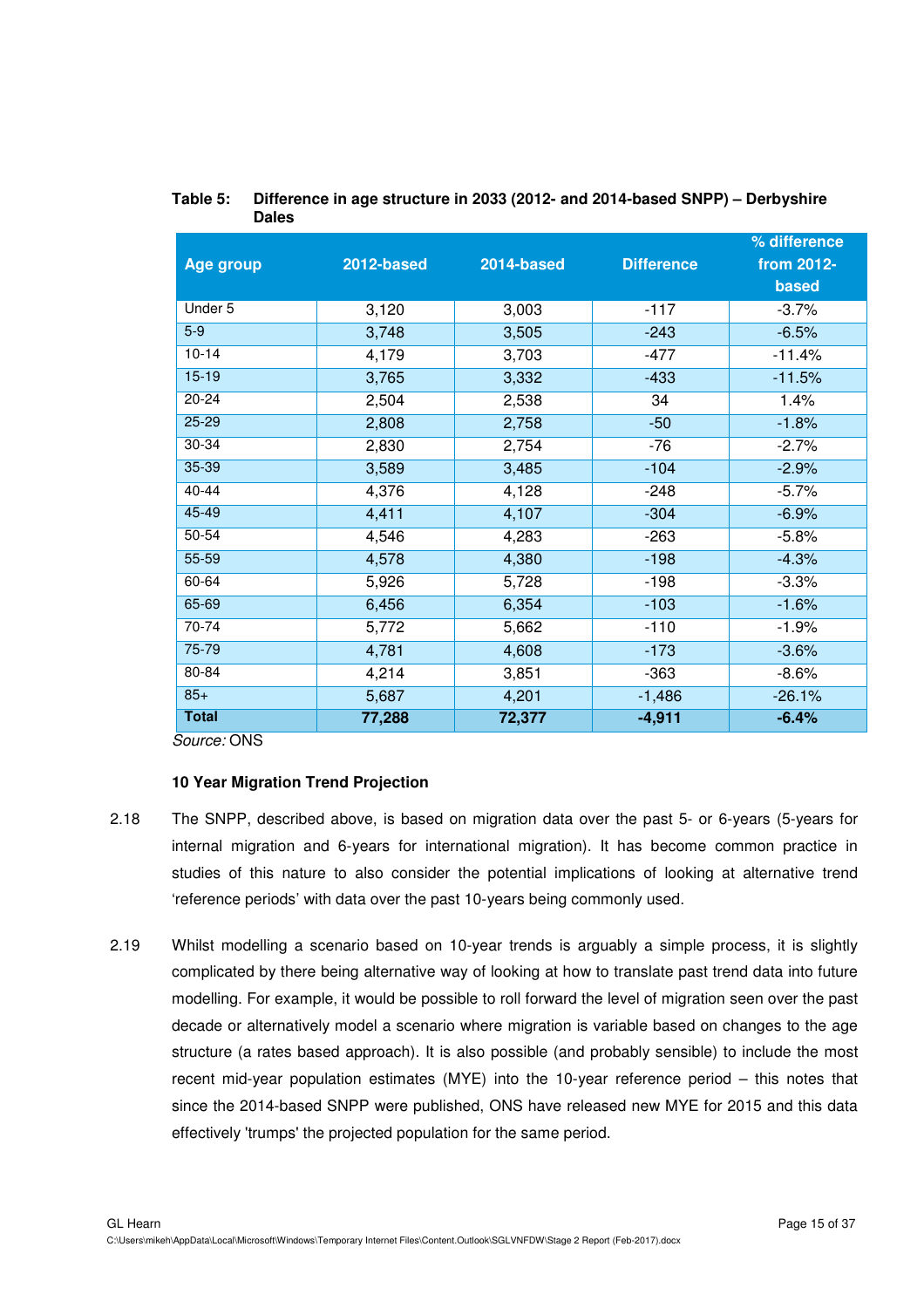- 2.20 The table below shows average net migration from 2005 to 2015 (i.e. the last 10-years for which data is available). The table also shows the average for the last 10-years and also how this differs from the level of migration in the period feeding into the 2014-based SNPP (which is data for 2009- 14 for internal migration and 2008-14 for international migration). The analysis shows that net migration in the 2005-15 period was around 40 people per annum higher than in the period feeding into the SNPP and hence 10-year trends are likely to suggest a higher level of population and household growth.
- 2.21 When modelling internal migration, the approach taken is to adjust the SNPP by the difference between migration over the past 10-years and migration in the SNPP reference period. For international migration the approach differs slightly and takes account of the national share of migration (for in- and out-migration separately) in each of the reference periods being studied. An alternative scenario has also been developed where migration is held constant at 10-year trends levels (i.e. internal migration of 322 people per annum and 1 person for international net migration).

|                     | <b>Internal migration</b> | <b>International</b><br>migration | <b>Total net</b><br>migration |
|---------------------|---------------------------|-----------------------------------|-------------------------------|
| 2005/6              | 86                        | -37                               | 49                            |
| 2006/7              | 553                       | $-15$                             | 538                           |
| 2007/8              | 568                       | 41                                | 609                           |
| 2008/9              | 299                       | 36                                | 335                           |
| 2009/10             | 400                       | $-21$                             | 379                           |
| 2010/11             | 258                       | $-35$                             | 223                           |
| 2011/12             | 399                       | $-25$                             | 374                           |
| 2012/13             | 162                       | $-39$                             | 123                           |
| 2013/14             | 229                       | 51                                | 280                           |
| 2014/15             | 269                       | 58                                | 327                           |
| <b>SNPP</b> average | 290                       | -6                                | 284                           |
| 10-year average     | 322                       | 1                                 | 324                           |
| <b>Difference</b>   | 33                        | 7                                 | 40                            |
| Source: ONS         |                           |                                   |                               |

**Table 6: Net migration to Derbyshire Dales (2005-15)** 

2.22 The table below shows that with 10-year trends (and a variable level of migration) that population growth would be projected to be slightly stronger  $(3,700)$  additional people – a 5.2% increase). However, with a fixed migration approach, there would be projected to be negligible population growth (an increase of just 0.5% over the 20-year period to 2033). For the purposes of taking this analysis forward into an assessment of household growth (and housing need) it is assumed that a 'rates based' approach is most appropriate (i.e. the scenario that shows the higher figures of the two scenarios developed).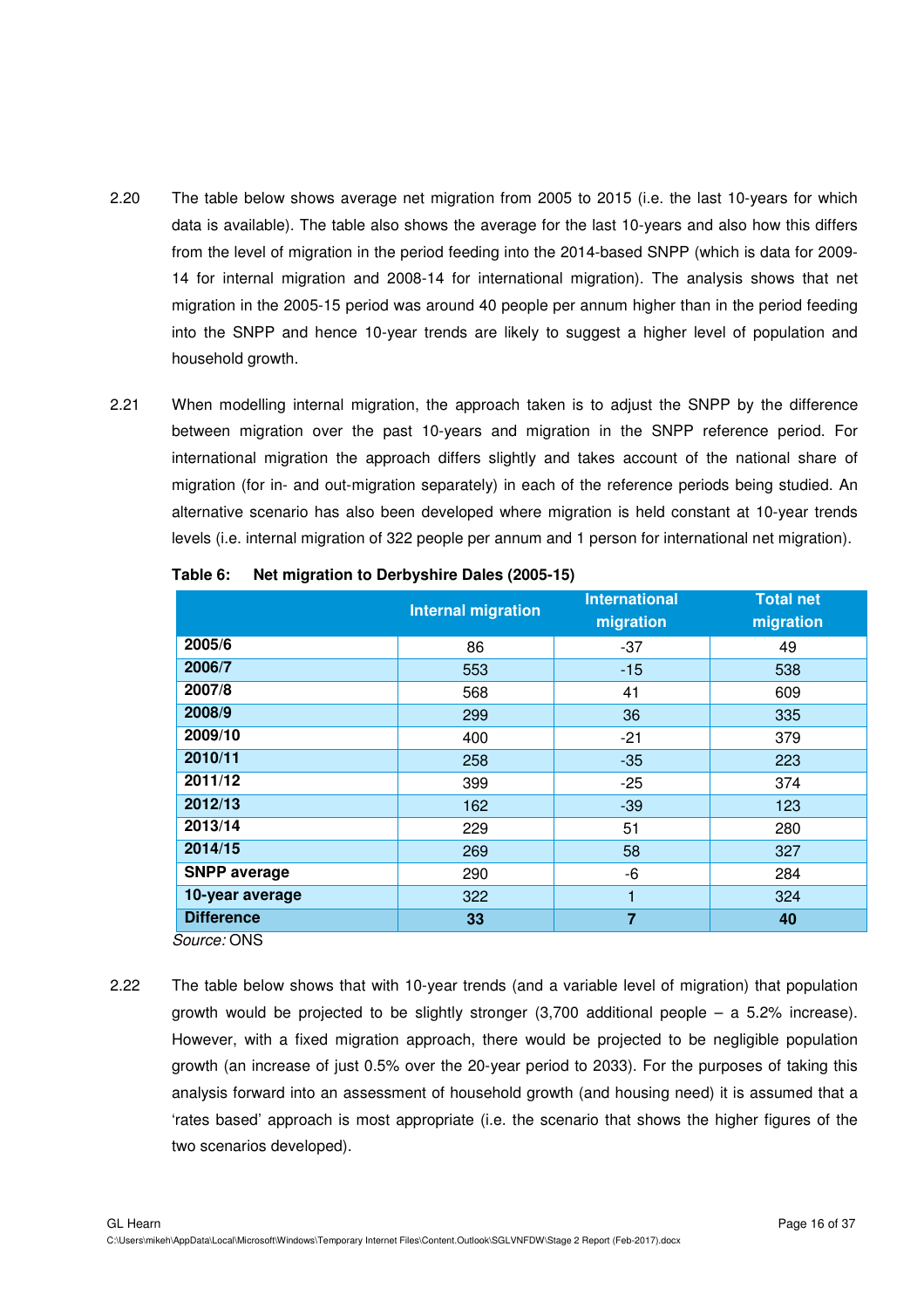|                           | <b>Population</b><br>2013 | <b>Population</b><br>2033 | <b>Change in</b><br>population | % change |
|---------------------------|---------------------------|---------------------------|--------------------------------|----------|
| 2014-based SNPP           | 71.266                    | 74.435                    | 3.169                          | 4.4%     |
| 10-year trends (variable) | 71,266                    | 74,938                    | 3,672                          | 5.2%     |
| 10-year trends (fixed)    | 71,266                    | 71,604                    | 338                            | 0.5%     |

#### **Table 7: Projected Population Growth (2013-33) – range of scenarios – Derbyshire Dales**

Source: Demographic projections

## Household Growth Projections

- 2.23 Having studied the population size and the age/sex profile of the population the next step in the process is to convert this information into estimates of the number of households in the area. To do this the concept of headship rates is used. Headship rates can be described in their most simple terms as the number of people who are counted as heads of households (or in this case the more widely used Household Reference Person (HRP)).
- 2.24 On the  $12<sup>th</sup>$  June 2016, CLG published a new set of (2014-based) Household Projections. The projections contain two core analyses. The Stage 1 household projections project household formation based on data from the 1971, 1981, 1991, 2001 and 2011 Censuses with outputs for age, sex and marital status. For younger age groups greater weight was given in the CLG projections methodology to the dampened logistical trend than the simple logistics trend; the effect of which is to give greater weight to the shorter-term trends.
- 2.25 The Stage 2 household projections considered household types and the methodology report accompanying the projections is clear that these projections are based on just two points – the 2001 and 2011 Censuses. Overall outputs on total household growth are constrained to the totals from the Stage 1 Projections. This means that both sets of projections show the same level of overall household growth (when set against the last set of SNPP) but some of the age specific assumptions differ. Differences can however occur between the Stage 1 and 2 headship rates when modelled against different population projections (due to differences in the age structure and therefore applicable to alternative scenarios).
- 2.26 Overall, it is considered that the Stage 1 projections should be favoured over the Stage 2 figures for the purposes of considering overall household growth. This is for two key reasons: a) the Stage 1 figures are based on a long-term time series (dating back to 1971 and using 5 Census data points) whereas the Stage 2 figures only look at two data points (2001 and 2011) and b) the Stage 2 figures are constrained back to Stage 1 values, essentially meaning that it is the Stage 1 figures that drive overall estimates of household growth in the CLG household projections themselves. The analysis to follow therefore looks at the Stage 1 figures.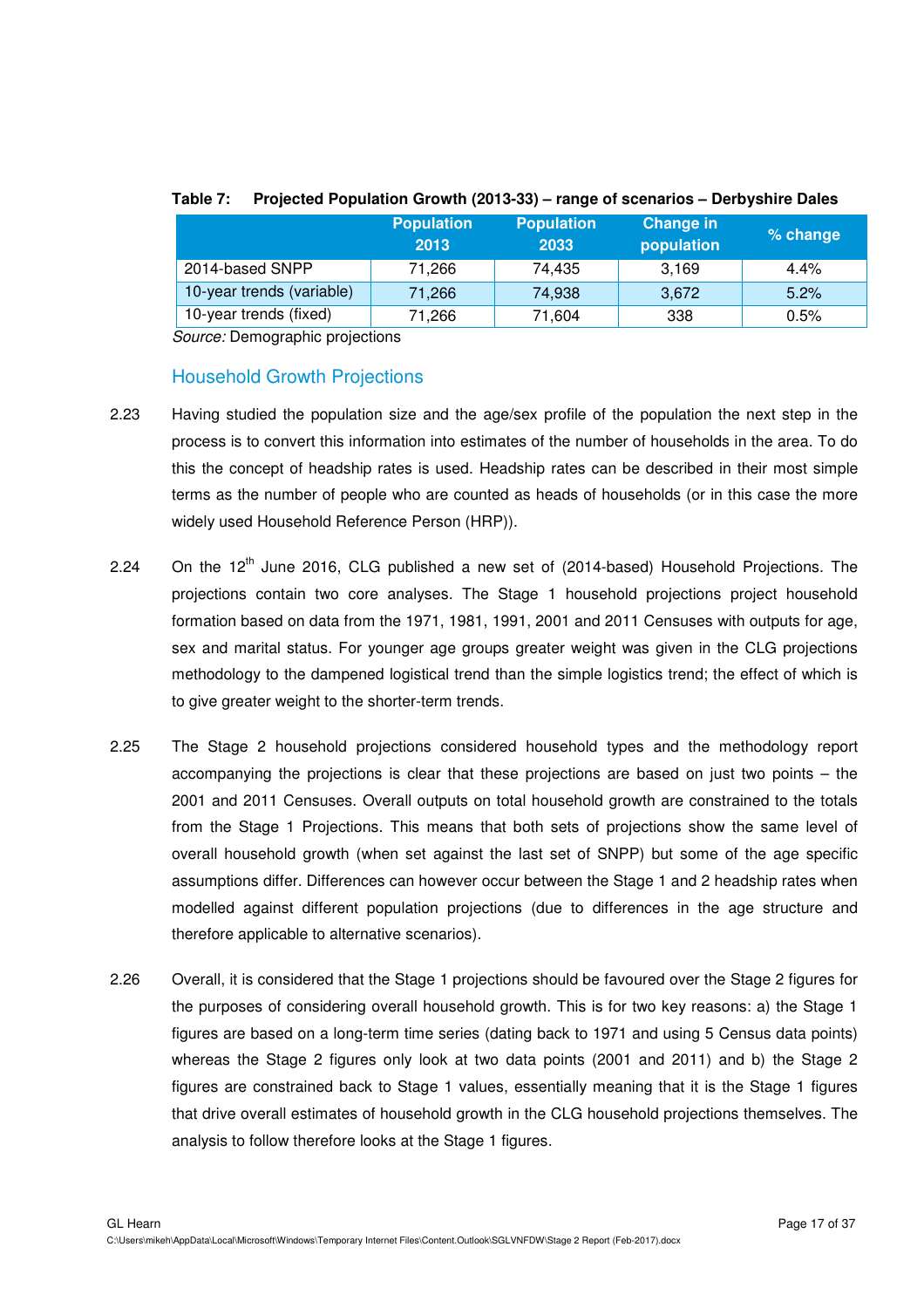2.27 It is useful initially to interrogate how the projections differ for different age groups and the figure below shows a summary of the headship rates used in the analysis (the actual data uses 5-year age bands for males and females separately). It is evident from the analysis that household formation amongst households in their late 20s and early 30s fell over the 2001-11 decade although the projections show some slowing down of this falling rate. The figure below also compares the figures from the 2012- and 2014-based household projection releases (for Stage 1 figures). As can be seen there is very little difference between the figures in each of the releases.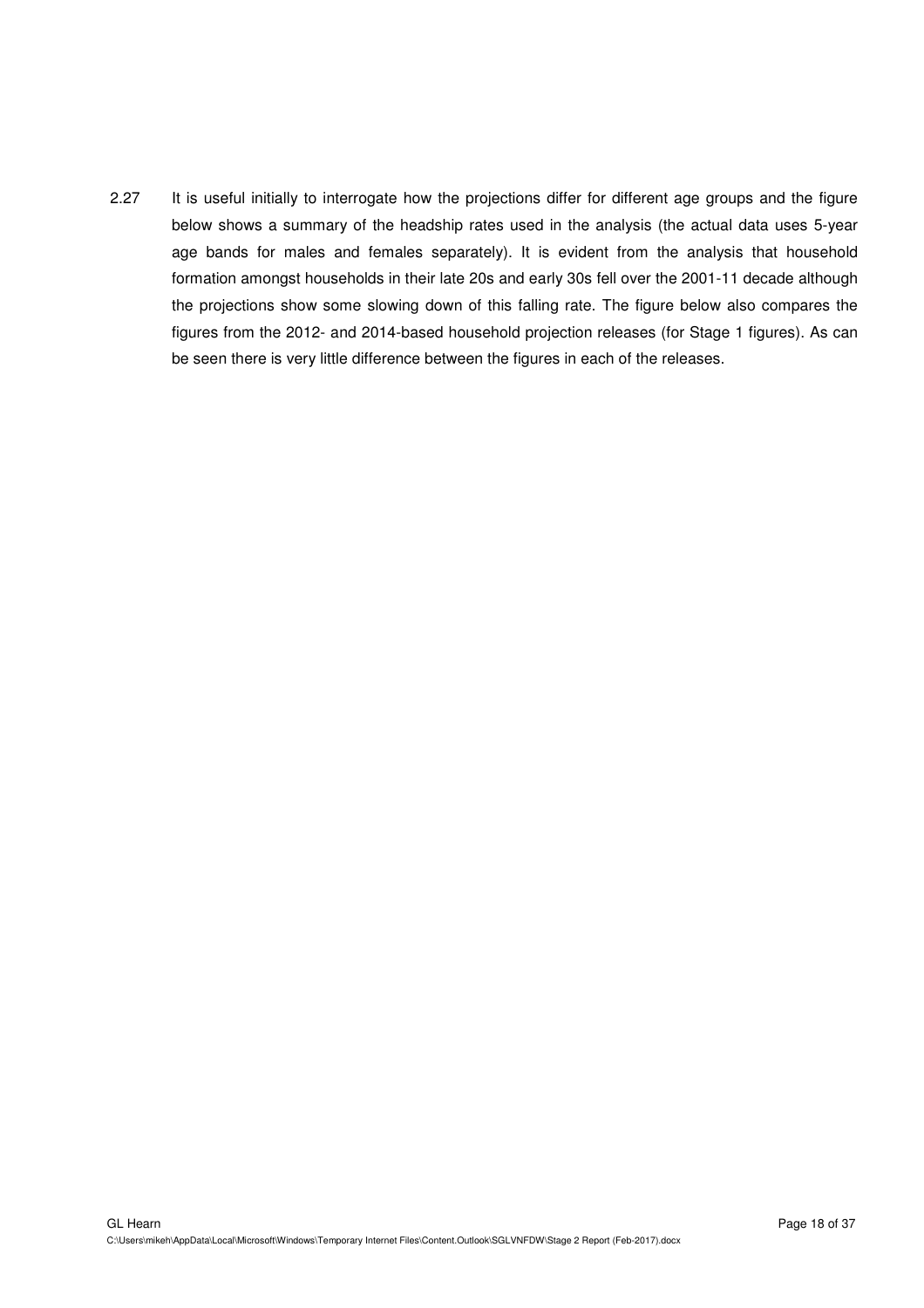

#### **Figure 5: Projected household formation rates by age of head of household – Derbyshire Dales**

Source: Derived from CLG data

2.28 By applying the above headship rates, it is possible to estimate the projected household growth and this is shown in Table 8 below. It should be noted that the analysis also takes account of the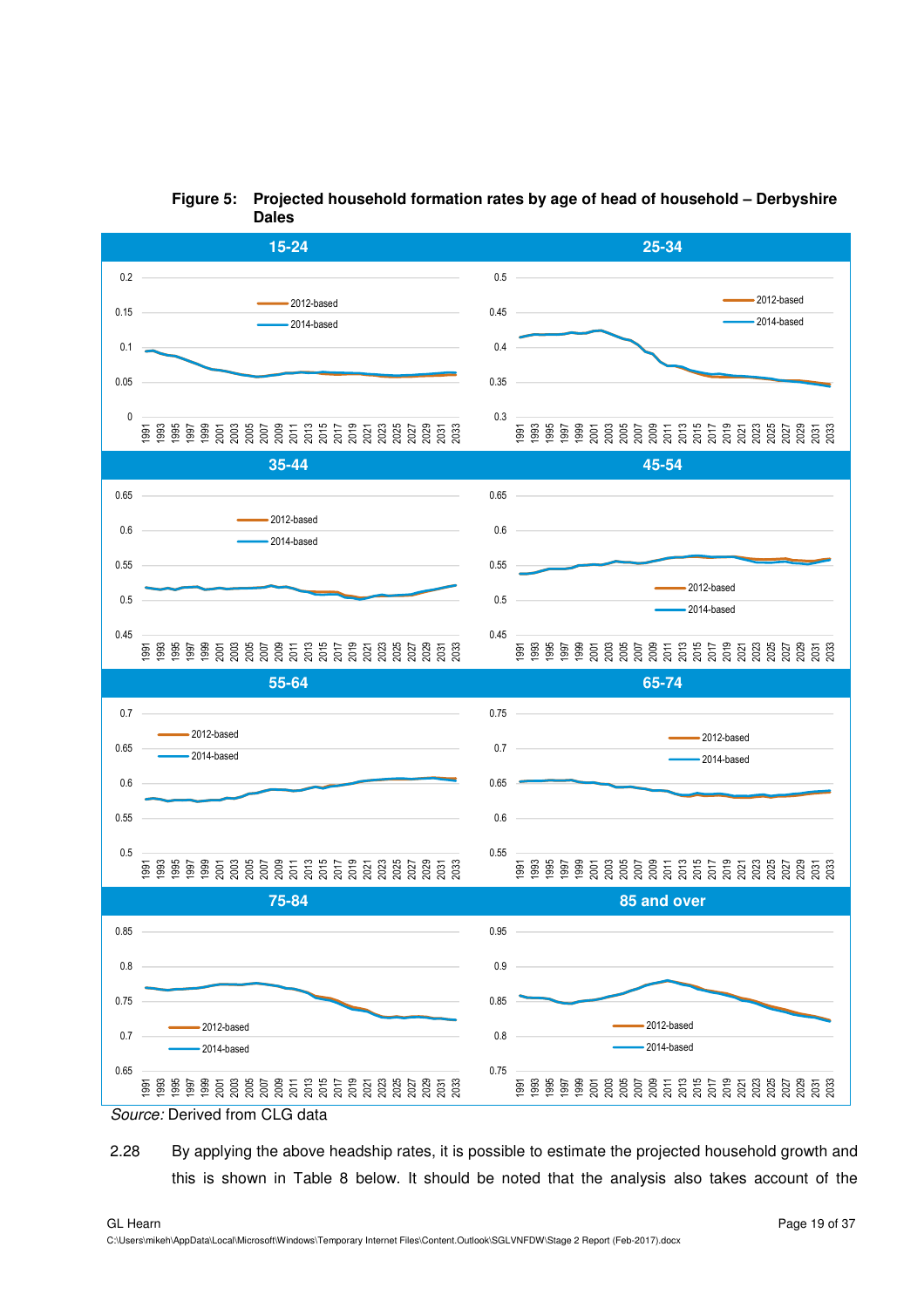institutional population and information about this has also been drawn from the 2014-based CLG household projections (other than for the 2012-based SNPP scenario which uses data from the 2012-based CLG household projections). The analysis shows a growth in households of around 3,300 over the 20-year period (163 per annum) using the 2014-based SNPP/ Household Projections, a slightly higher figure of about 169 households per annum is found when using 10 year migration trends (with variable migration). Both of these figures are lower than the equivalent figure in the 2012-based SNPP (household growth of 222 per annum).

**Table 8: Projected Household Growth 2013-33 – range of scenarios and 2014-based CLG headship rates** 

|                           | <b>Households</b><br>2013 | <b>Households</b><br>2033 | <b>Change in</b><br>households | Per annum |
|---------------------------|---------------------------|---------------------------|--------------------------------|-----------|
| 2014-based SNPP           | 31,028                    | 34.296                    | 3,268                          | 10.5%     |
| 2012-based SNPP           | 31,167                    | 35,601                    | 4.433                          | 14.2%     |
| 10-year trends (variable) | 31,028                    | 34,412                    | 3,384                          | 10.9%     |
| 10-year trends (fixed)    | 31,028                    | 33,196                    | 2,168                          | $7.0\%$   |

<sup>2.29</sup> The 2014-based SNPP is therefore suggesting a 26% lower increase in households, despite the population projections being 45% lower. The lower proportionate decrease in households is due to age structure differences between the projections.

## Housing Need

- 2.30 As well as providing estimates of household growth under different scenarios it is also possible to make estimates of the number of additional homes this might equate to. To do this a vacancy allowance is included in the data. For consistency with previous work, an allowance for vacant and second homes has been made drawing on 2011 Census data, which is applied to occupied homes. For Derbyshire dales, the vacant/ second home allowance is set at 8.9%.
- 2.31 The analysis shows an annual need for 178 dwellings when using the 2014-based SNPP and 184 with 10-year migration trends. For the full projection period, these figure represent a need in the range of 3,600 to 3,700 dwellings.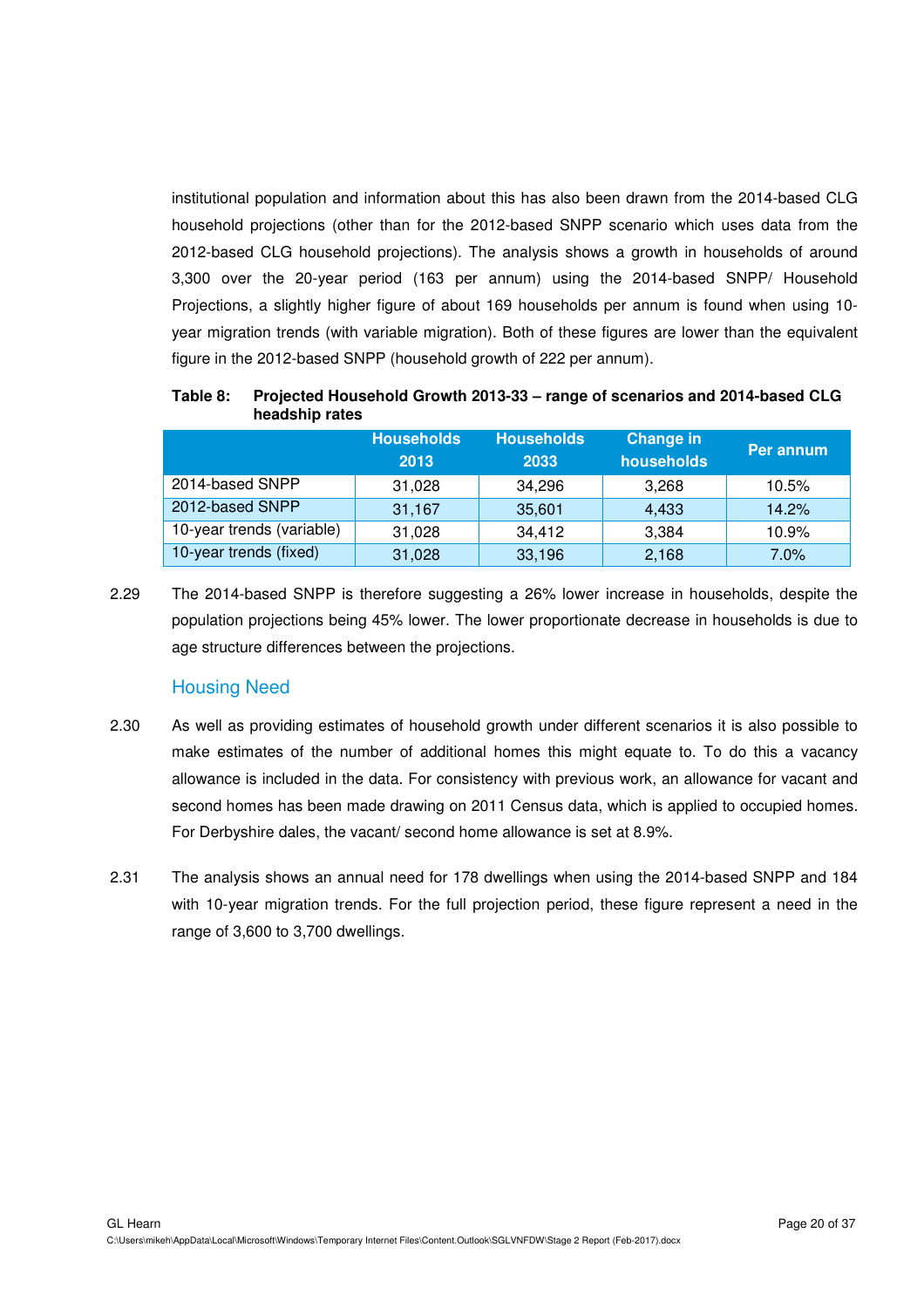|                  | <b>2014-based</b><br><b>SNPP</b> | 10-year<br>trends<br>(variable) | 10-year<br>trends (fixed) | 2012-based<br><b>SNPP</b> |
|------------------|----------------------------------|---------------------------------|---------------------------|---------------------------|
| Derbyshire Dales | 178                              | 184                             | 118                       | 241                       |

## **Table 9: Estimated housing need including vacancy allowance – per annum**

# **Table 10: Estimated housing need including vacancy allowance – 2013-33**

|                  | 2014-based<br><b>SNPP</b> | 10-year<br><b>trends</b><br>(variable) | 10-year<br>trends (fixed) | <b>2012-based</b><br><b>SNPP</b> |
|------------------|---------------------------|----------------------------------------|---------------------------|----------------------------------|
| Derbyshire Dales | 3,560                     | 3,687                                  | 2,362                     | 4.829                            |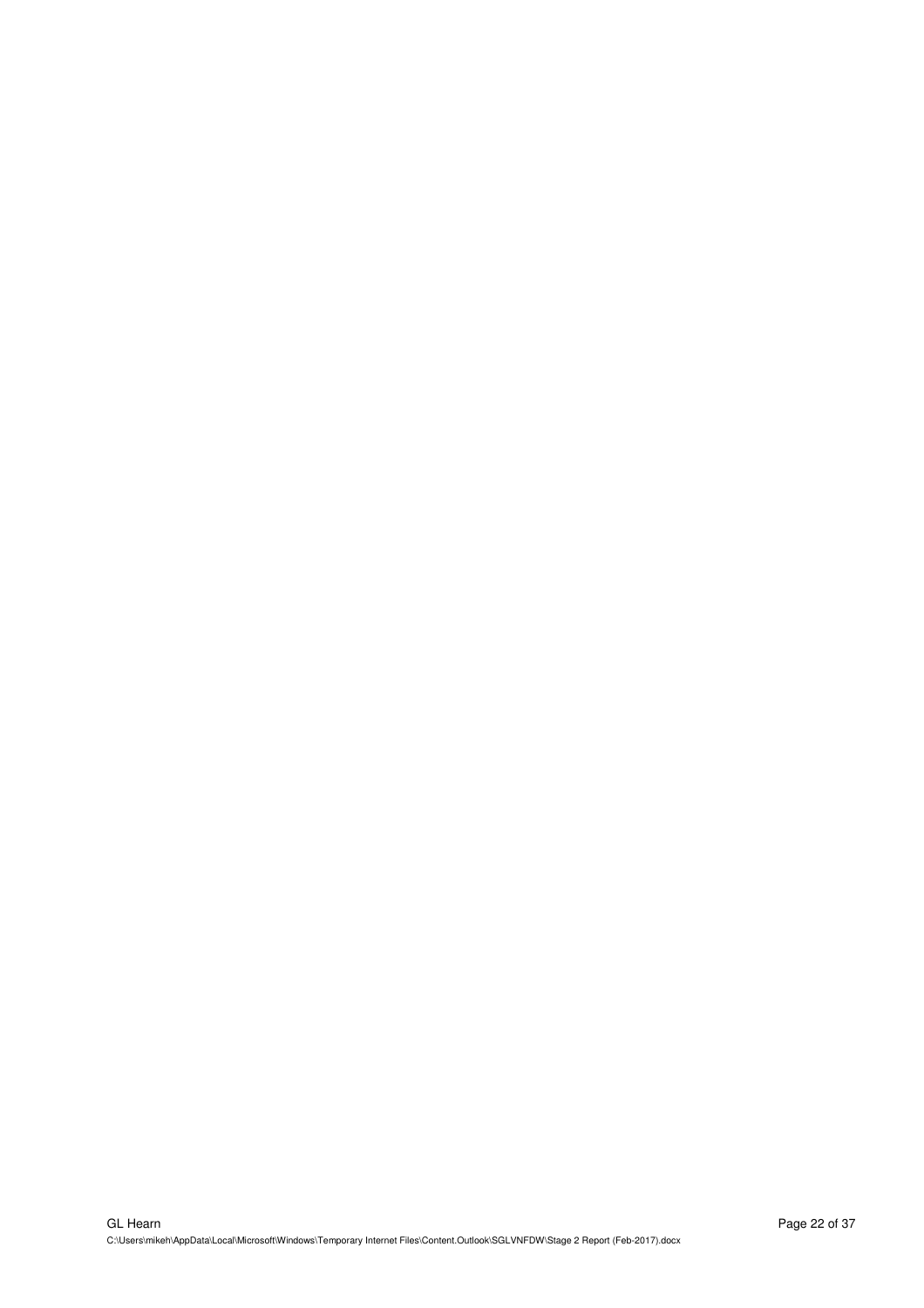# **3 ECONOMIC-LED SCENARIOS**

- 3.1 The HEDNA Report considered two econometric forecasts from Cambridge Econometrics and Oxford Economics. The Cambridge Econometrics forecasts indicated employment growth of 3,000 jobs over the 2013-33 plan period; however interrogation of these forecasts indicated that they over-estimated growth in public administration (with growth of 1,300 jobs expected in this sector alone (1.4% pa), in comparison to an expected decline in employment in the Oxford forecasts). Interrogation of the data indicated that past employment growth in this sector in the District looked to be over-estimated in the Cambridge model, and this had influenced the forecasts moving forwards. Adjusting the Cambridge forecasts to take this into account, employment growth of 1,700 jobs was expected. The HEDNA concluded that it was reasonable to expect employment growth of 1,700 over the 2013-33 plan period in the District.
- 3.2 Evidently given the UK's vote to leave the EU there is an enhanced degree of uncertainty regarding future economic performance. In the short-term it seems likely that there is a potential downside impact to 2015 forecasts; with economic performance in the longer-term difficult to predict. However, there is not an evidential basis on which to reliably adjust the forecasts at this point.

## Economic Forecasts

- 3.3 Table 11 below shows the estimated number of jobs forecast for each of the baseline forecasts and those adjusted to take account of the wider factors to be provided on average each year in the 2013-33 period. These show a range of between 900 and 3,000 additional jobs.
- 3.4 Analysis in the HEDNA identified a preferred scenario for growth of 1,700 jobs (2013-33) and this is also shown. This reflects adjustments made to the Cambridge Econometrics (CE) baseline forecasts to provide a more realistic assessment of performance of public administration and defence.

|                          | <b>Jobs (2013)</b> | <b>Jobs (2033)</b> | Change      | % change  | Per Annum |
|--------------------------|--------------------|--------------------|-------------|-----------|-----------|
| Scenario                 |                    |                    | $(2013-33)$ | from 2013 | Change    |
| <b>Oxford Economics</b>  | 43,085             | 43,989             | 904         | $2.1\%$   | 45        |
| <b>CE Baseline</b>       | 39,641             | 42,628             | 2.987       | $7.5\%$   | 149       |
| Preferred                | 39,641             | 41,353             | 1,712       | 4.3%      | 86        |
| <b>Economic Scenario</b> |                    |                    |             |           |           |

|  | Table 11: Job growth (2013-33) – a range of economic forecasts |
|--|----------------------------------------------------------------|
|  |                                                                |

Source: Experian, Oxford Economics

- 3.5 To convert jobs into growth in the labour-force, overall population growth and hence housing need is not a simple process and the analysis takes account of:
	- Commuting patterns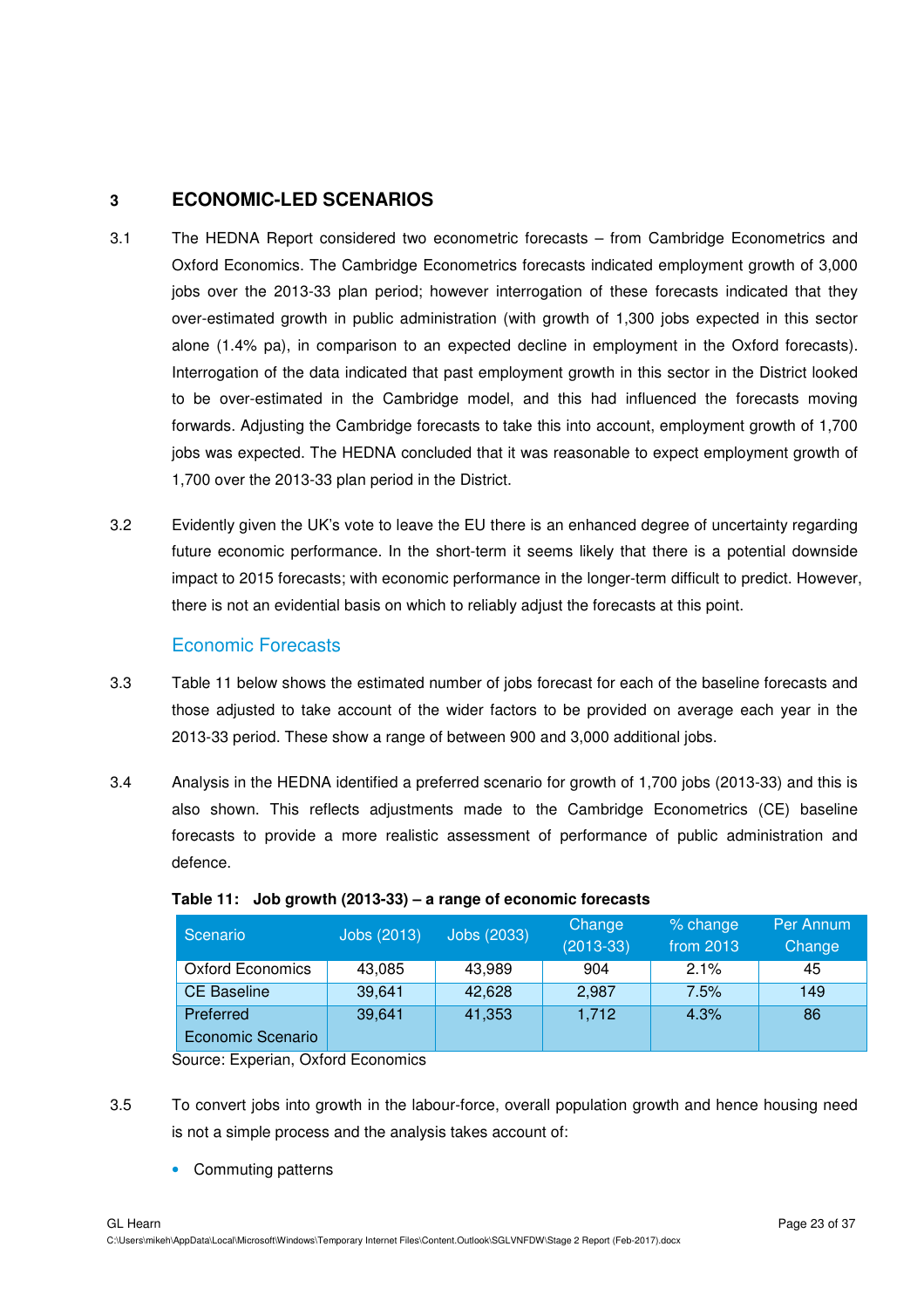- Double jobbing (i.e. the number of people with more than one job)
- Changes to employment rates (e.g. as a result of reducing unemployment or people working longer).
- 

3.6 The diagram below sets out how these factors are brought together in considering what level of housing provision might be necessary to support expected growth in jobs.

## **Figure 6: Relating Housing and Economic Growth**



3.7 The process essentially looks at what additional economic migration might be necessary to support the expected jobs growth, taking account of what proportion of people might have more than one job, the commuting balance, and how employment rates might change in the future – in particular through people working for longer.

# Commuting Patterns

3.8 The District sees a small level of net in-commuting for work. Overall there are around 4% more people who work in the District than live in the District (and are working).

|                                        | <b>Derbyshire Dales</b> |
|----------------------------------------|-------------------------|
| Live and work in District              | 14,107                  |
| Home workers                           | 6,559                   |
| No fixed workplace                     | 2,719                   |
| Out-commute                            | 11,861                  |
| In-commute                             | 13,172                  |
| Total working in District              | 36,557                  |
| Total living in District (and working) | 35,246                  |
| Commuting ratio                        | 0.96                    |
| Source: 2011 Census                    |                         |

**Table 12: Commuting patterns in Derbyshire Dales (2011)** 

3.9 In translating the commuting pattern data into growth in the labour-force it is assumed that the commuting ratio remains at the same level as shown by the 2011 Census (i.e. assumes that 4% (net) of additional resident workers will in-commute). This essentially means that there would be expected to be a lesser increase in working residents for a given number of jobs.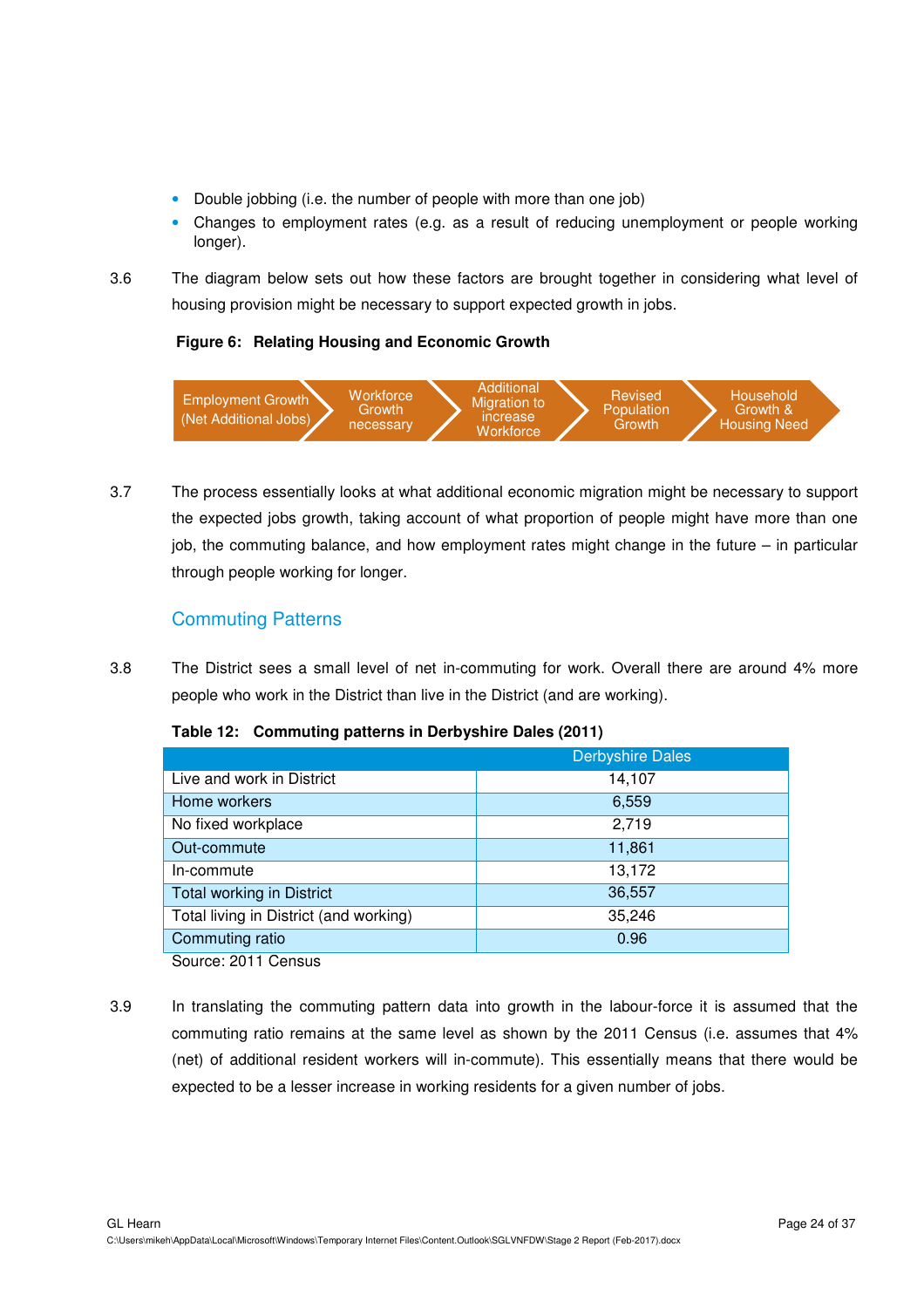## Double Jobbing

- 3.10 As well as commuting patterns we can also consider that a number of people may have more than one job (double jobbing). This can be calculated as the number of people working in each District divided by the number of jobs. Data from the Annual Population Survey (available on the NOMIS website) suggests that around 6.1% of workers have a second job (data averaged from data for the 2004-15 period to recognise relatively high error margins associated with data for individual years). This gives a double jobbing ratio of 0.939 (i.e. the number of jobs can be discounted by 6.1% to estimate the required change in the workforce).
- 3.11 Hence to work out the change in the resident workforce required to match the forecast number of jobs we can multiply the commuting ratio by the amount of double jobbing and in turn multiply this by the number of jobs – this is shown in the table below.

|                             | <b>Change in jobs</b> | <b>Adjustment factor</b> | <b>Change in resident</b><br>workforce |
|-----------------------------|-----------------------|--------------------------|----------------------------------------|
| <b>Oxford Economics</b>     | 904                   | 0.905                    | 819                                    |
| <b>CE Baseline</b>          | 2,987                 | 0.905                    | 2.704                                  |
| Preferred Economic Scenario | 1.712                 | 0.905                    | 1,550                                  |

#### **Table 13: Jobs Growth and Change in Resident Workforce (2013-33)**

Source: Economic forecasts, NOMIS and 2011 Census

3.12 The analysis indicates that a growth in residents in employment of 1,550 persons would be required between 2013-33 to support growth in employment (jobs) of 1,700 across the District. This reflects evidence that some people (around 4%) have more than one job, and of commuting dynamics.

## Changes to Employment Rates

- 3.13 As well as studying commuting levels and double jobbing the analysis needs to consider how economic participation and employment rates will change in the future. Over the past few years there have generally been increases in the proportion of people who are economically active (particularly for females and people aged over 50). In the future we may see a continuation of these trends – particularly in relation to people working longer (partly linked to pensionable ages) and have modelled for there to be some increase in employment rates as we move through to 2033.
- 3.14 The figure below shows the age/sex specific rates assumed in the analysis. These have been based on consideration of a range of different forecasting houses forecasts and also take account of the 2011 Census and trends over the period since 2001. It should be stressed that these figure reflect what we would consider to be a reasonable set of assumptions although there would be a case for alternatives (both in an upwards and downwards direction). The figures presented below are the same as were used in the HEDNA Report.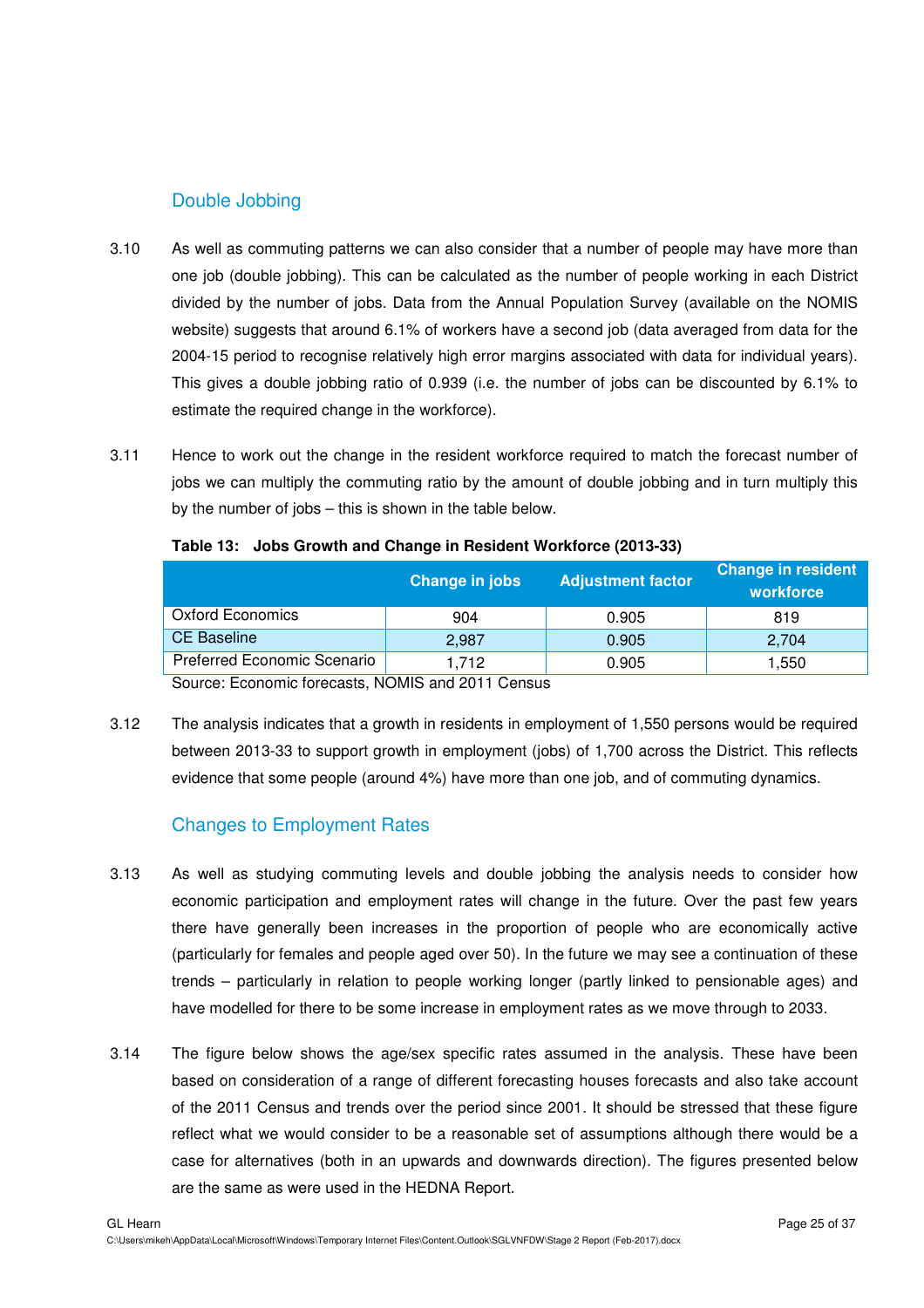| <b>Sex</b> | Year | Aged 16 to<br>24 | Aged 25 to<br>34 | Aged 35 to<br>49 | Aged 50 to<br>64 | Aged 65<br>and over |
|------------|------|------------------|------------------|------------------|------------------|---------------------|
| Male       | 2013 | 61.2%            | 86.7%            | 90.2%            | 78.3%            | 19.5%               |
|            | 2033 | 61.2%            | 86.9%            | 91.1%            | 82.3%            | 19.7%               |
| Female     | 2013 | 63.9%            | 82.7%            | 85.0%            | 66.9%            | 10.1%               |
|            | 2033 | 63.9%            | 87.8%            | 89.9%            | 75.4%            | 11.3%               |

#### **Table 14: Employment Rates by Age and Sex – Derbyshire Dales**

# **Projection Outputs**

3.15 The outputs from the jobs-led projections are as follows and shows that for the resident workforce to increase in line with the forecast number of jobs would require between 234 and 302 homes per annum to be delivered across Derbyshire Dales District, between 2013-33 using the 2014-based Headship Rates. The preferred economic scenario shows a need for 260 dwellings per annum.

#### **Table 15: Supporting Expected Employment Growth**

|                                       | House-<br>holds<br>2013 | <b>House-</b><br>holds<br>2033 | <b>Change in</b><br>house-<br>holds | Per<br>annum | <b>Dwellings</b><br>(per<br>annum) |
|---------------------------------------|-------------------------|--------------------------------|-------------------------------------|--------------|------------------------------------|
| <b>Oxford Economics</b>               | 31,028                  | 35,323                         | 4,295                               | 215          | 234                                |
| <b>CE Baseline</b>                    | 31,028                  | 36,574                         | 5,546                               | 277          | 302                                |
| <b>Preferred Economic</b><br>Scenario | 31,028                  | 35,808                         | 4,780                               | 239          | 260                                |

3.16 The level of housing provision required to support the Preferred Economic Scenario (5,200 dwellings over the plan period) is 13% below that set out in the HEDNA Report.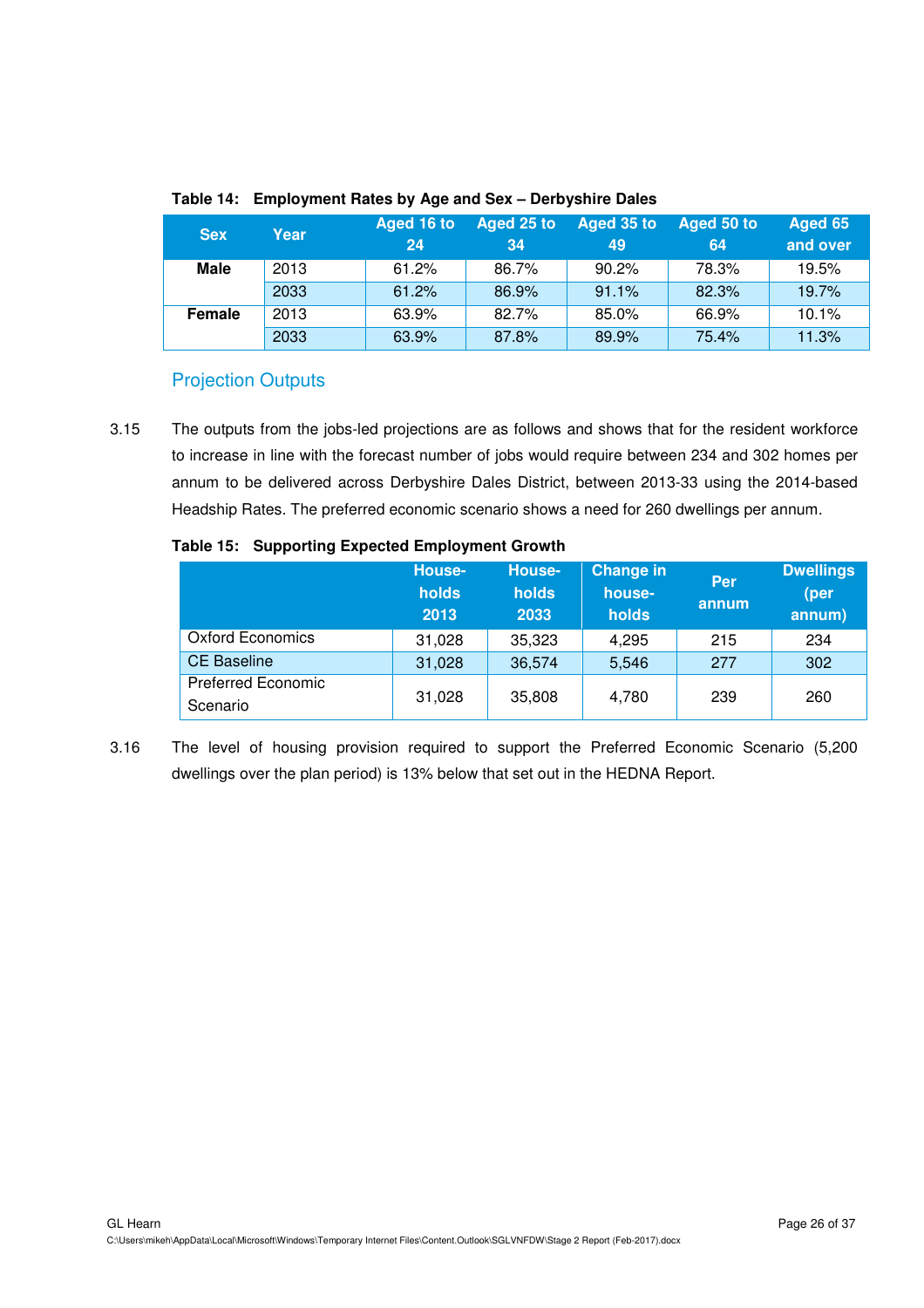## **4 AFFORDABLE HOUSING NEED**

- 4.1 This section provides an update to the affordable needs assessment contained in the September 2015 HEDNA. The methodology has not been substantially changed and the update is simply to reflect additional data that has become available. A summary of the methodology can be found in the original HEDNA report.
- 4.2 For clarity, the key additional data analysed in this report and used to update the analysis is as follows:
	- Updated information about housing costs (predominantly in relation to the Private Rented Sector with data in the year to the end of March 2016 now available);
	- Updated information about local incomes (from ONS);
	- Updated information about the supply of affordable housing (through relets) from CoRe with data up to 2014/15 now available; and
	- Updating of estimates of the number of newly forming households (drawn directly from the demographic projections in this report).

## Housing Costs and Incomes

4.3 Table 16 below shows lower quartile rents across the whole District and a comparison with the figures in the HEDNA. Generally, over the 18-month period there has been little change in rent levels, with the overall lower quartile figure remaining at £525 per month.

| <b>Dwelling size</b> | Monthly rent (HEDNA) -<br>year to September 2014 | Monthly rent - year to<br><b>March 2016</b> |  |
|----------------------|--------------------------------------------------|---------------------------------------------|--|
| Room only            | $\overline{\phantom{0}}$                         | $\overline{\phantom{a}}$                    |  |
| <b>Studio</b>        | ۰                                                | ٠                                           |  |
| bedroom              | £395                                             | £425                                        |  |
| 2 bedrooms           | £495                                             | £500                                        |  |
| 3 bedrooms           | £575                                             | £600                                        |  |
| $4+$ bedrooms        | £795                                             | £775                                        |  |
| All dwellings        | £525                                             | £525                                        |  |

#### **Table 16: Lower quartile private rents by size**

Source: Valuation Office Agency

4.4 The average (mean) income (for 2015) has been estimated to be £38,000 (with a median of £28,900); this is slightly higher than the figure (for 2014) assumed in the HEDNA (mean of £36,900). This is an increase of 3% and is due to a combination of using more recent ONS income data along with the analysis being rolled forward for a year, from 2014 to 2015. The income measure used in this report is total (before tax) household income (from all sources) and is based on an estimate from households resident in the District.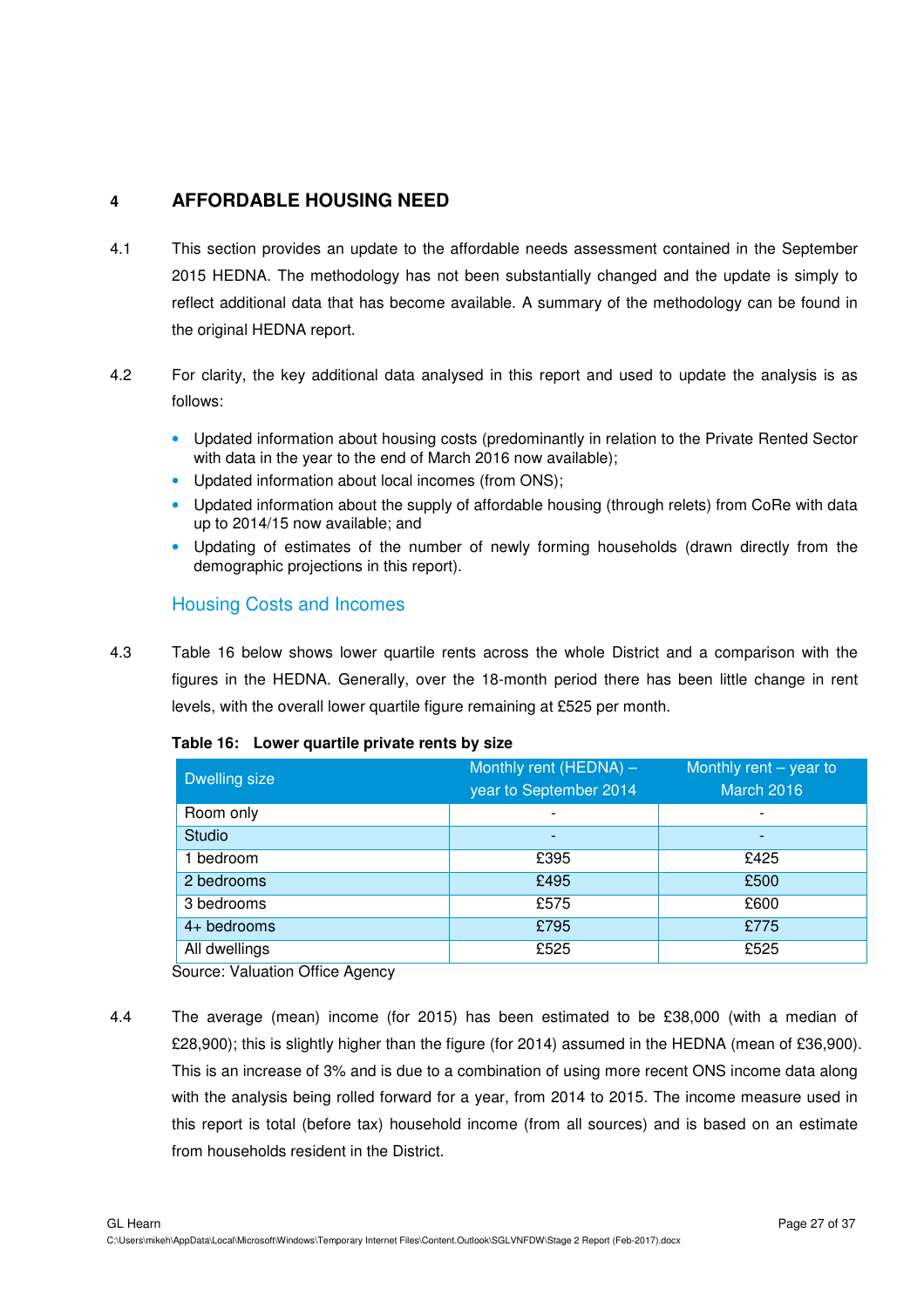## Affordable Housing Needs Assessment

- 4.5 Table 17 below brings together the analysis to provide an overall assessment of affordable housing need, as in the HEDNA, and as updated in this report. The model compares the balance between newly-arising need (from newly-forming households and existing households falling into need) against supply (from re-lets of existing stock).
- 4.6 The analysis shows a need for 96 affordable dwellings per annum in this update, very slightly lower that the equivalent figure in the HEDNA (101 per annum). This difference between the figures is driven by a reduced level of gross need (which is in part due to changed income assumptions) although there is also a reduced level of estimated supply from relets of existing homes.

|   |                                                                                                  | <b>HEDNA</b> | Update |
|---|--------------------------------------------------------------------------------------------------|--------------|--------|
| A | <b>Current Gross Affordable Need</b>                                                             | 472          | 460    |
| B | Committed Supply of Affordable Housing                                                           | 129          | 129    |
| C | <b>Total Net Current Affordable Need</b>                                                         | 343          | 331    |
| D | Total Net Need per Annum to 2033 (C / 20)                                                        | 17           | 17     |
|   |                                                                                                  |              |        |
| Е | Annual Need from Newly-Forming Households                                                        | 188          | 174    |
| F | Annual Need from Existing Households Falling into Need                                           | 117          | 115    |
| G | Total Annual Gross Newly-Arising Need (E - F)                                                    | 305          | 289    |
|   |                                                                                                  |              |        |
| н | Annual Supply from Relets of Social & Affordable Rented Homes                                    | 210          | 206    |
|   | Annual Supply from Relets of Intermediate Housing                                                | 11           | 4      |
| J | Total Future Annual Supply from Re-Lets $(H + I)$                                                | 221          | 210    |
|   |                                                                                                  |              |        |
| K | Annual Net Need for Affordable Housing $(D + G - J)$                                             | 101          | 96     |
|   | Course: Canous (0011) (CaDa (Dusiastian Madelline (Lleusine: Desister and offerdability analysis |              |        |

#### **Table 17: Affordable Housing Need**

Source: Census (2011)/CoRe/Projection Modelling/Housing Register and affordability analysis

- 4.7 The affordable housing need represents 54% of the projected housing need in the 2014-based SNPP, compared to 40% of the 2012-based SNPP. It represents 37% of the need arising from the Preferred Economic Growth Scenario.
- 4.8 The relevance of the affordable housing need to drawing conclusions on FOAN has been considered through a number of legal cases, most recently in Kings Lynn & West Norfolk v. SSCLG and Elm Park Holdings. In this Mr Justice Dove noted that the scale and mix of housing is 'a statistical exercise involving a range of relevant data for which there is no one set methodology, but which will involve elements of judgement'. Crucially, in paragraph 35 of the judgment he says that the 'Framework makes clear that these needs [affordable housing needs] should be addressed in determining the FOAN, but neither the Framework nor the PPG suggest that they have to be met in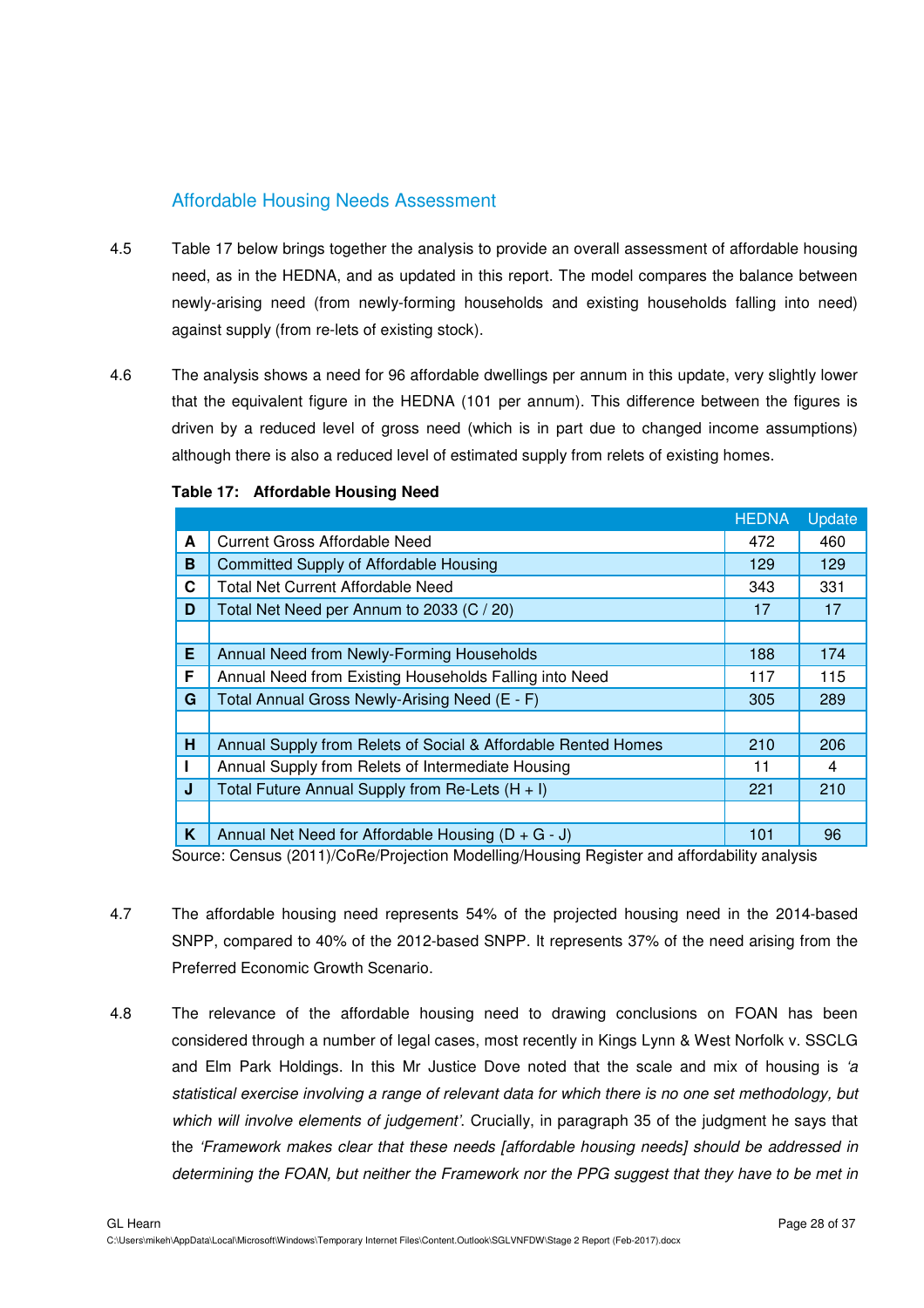full when determining that FOAN. This is no doubt because in practice very often the calculation of unmet affordable housing need will produce a figure which the planning authority has little or no prospect of delivering in practice'. This is an important point, given the previous judgements in Satnam and Oadby & Wigston. And indeed in relation to Oadby and Wigston he notes that 'Insofar as Hickinbottom J in the case of Oadby and Wigston Borough Council v Secretary of State [2015] EWHC 1879 might be taken in paragraph 34(ii) of his judgment to be suggesting that in determining the FOAN, the total need for affordable housing must be met in full by its inclusion in the FOAN I would respectfully disagree. Such a suggestion is not warranted by the Framework or the PPG'. Mr Justice Dove however went on to outline that the affordable housing need was a potentially important consideration in increasing the FOAN.

- 4.9 The Draft Plan sets a "at least" 30% target for delivery of affordable housing on schemes of 10+ dwellings/ 1,000+ sq.m (Policy HC4). This takes account of the level of need, and what level of affordable housing provision is realistically deliverable given residential development viability (33 – 40% being achievable across different value areas, but with viability also influenced by CIL tariffs). Some sites may fall below thresholds or not be able to achieve policy-compliant levels of affordable housing, however sites owned by Registered Providers and Rural Exception Schemes (under Policy HC5) will support additional delivery.
- 4.10 Within the National Park, the policy framework is explicitly focused on delivering affordable housing.
- 4.11 However it seems clear that a reduction in the housing target in the plan would reduce the delivery of affordable housing.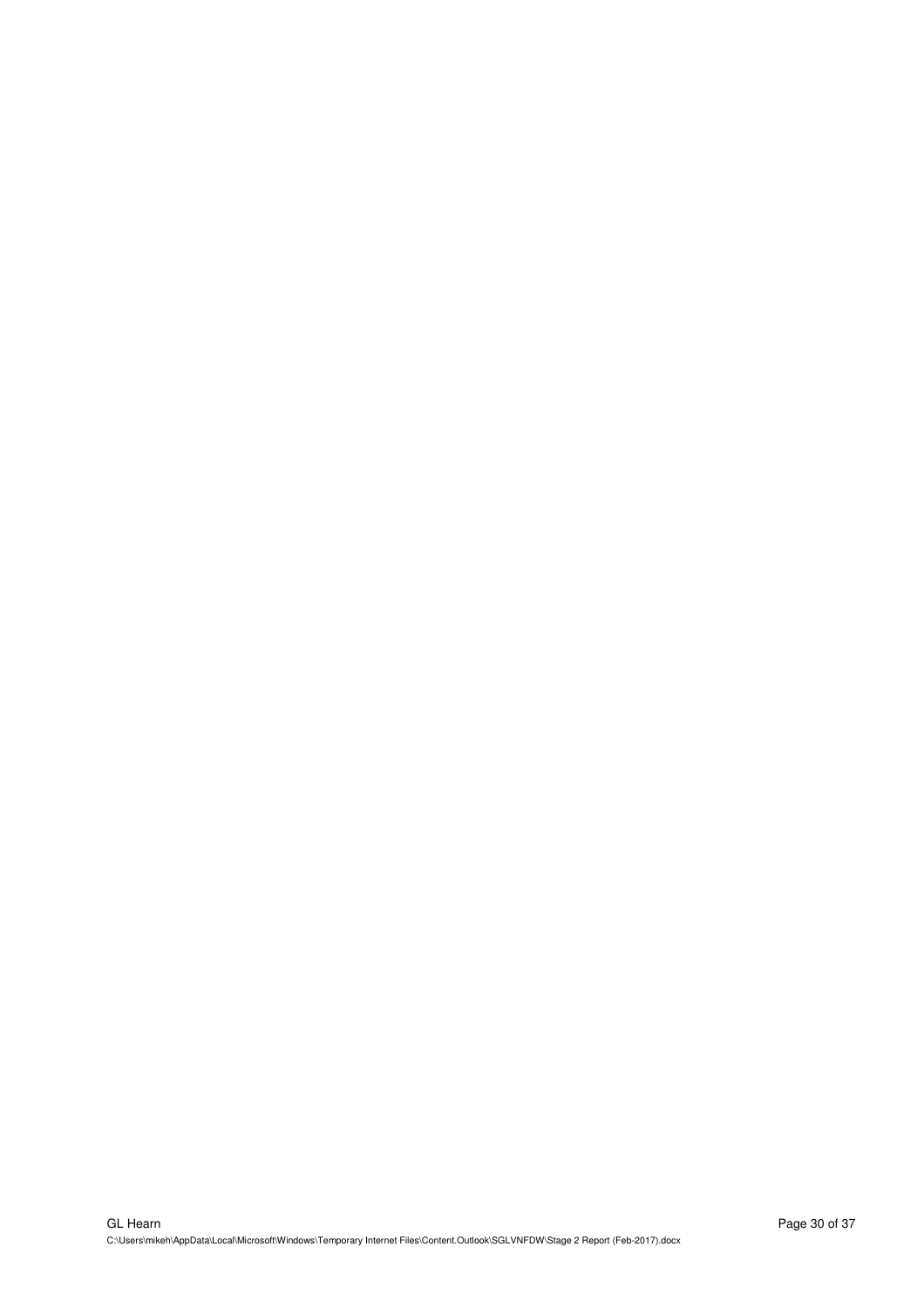## **5 MARKET SIGNALS**

- 5.1 Much of the analysis of market signals within the HEDNA Report remains valid. GL Hearn has sought to update selected key statistics where more recent data has been published.
- 5.2 CLG published data on residential land values per hectare for local authorities nationally in December 2015. These indicate that the typical value of a residential site in Derbyshire Dales in 2015 was 66% above the East Midlands average but 13% below the national average.

#### **Table 18: Residential Land Values per Ha, 2015**

|                         | <b>Residential Land Value per Ha</b> |
|-------------------------|--------------------------------------|
| <b>Derbyshire Dales</b> | £1,835,000                           |
| <b>East Midlands</b>    | £1,100,000                           |
| England (excl. London)  | £2.100.000                           |

Source: CLG Residential Land Values for Policy Appraisal

5.3 The median house price of properties sold in the District in 2014 was £225,000; marginally up on the median of £218,000 in 2014. Median prices by type are now as follows:

#### **Table 19: Median House Prices by Type, Derbyshire Dales 2015**

|                        | <b>Median House Price</b> |
|------------------------|---------------------------|
| <b>Detached</b>        | £320,000                  |
| <b>Semi-Detached</b>   | £190,000                  |
| Terraced               | £170,000                  |
| <b>Flat/Maisonette</b> | £156,000                  |
| Overall                | £225,000                  |

- 5.4 These are marginally higher than those shown in the HEDNA Report, where the latest data considered indicated a median price over the 2013-2014 of £218,000; but showed a price in Q1 2014 of £229,000.
- 5.5 The lower quartile house price to income ratio in 2015 remains consistent to levels shown in 2013 (based on the recalibrated CLG data). With lower quartile house prices at 9.2 times incomes, it remains notably above levels at both an HMA level (c.  $5.6 - 5.7$ ) and nationally (7.0). The ratio has not however grown at a district level over the 2013-15 period in contrast to the trends shown at both HMA and national levels.

#### **Table 20: Lower Quartile House Price to Income Ratios**

|                                  | 2013 | 2014 | 2015 | <b>PP Change</b> |
|----------------------------------|------|------|------|------------------|
| <b>Derbyshire Dales</b>          | 9.18 | 9.63 | 9.17 | $-0.01$          |
| North Derbyshire & Bassetlaw HMA | 5.18 | 5.90 | 5.65 | 0.47             |
| Derby HMA                        | 5.32 | 5.56 | 5.60 | 0.28             |
| <b>England</b>                   | 6.66 | 6.95 | 7.02 | 0.36             |

Source: CLG Housing Statistics Table 576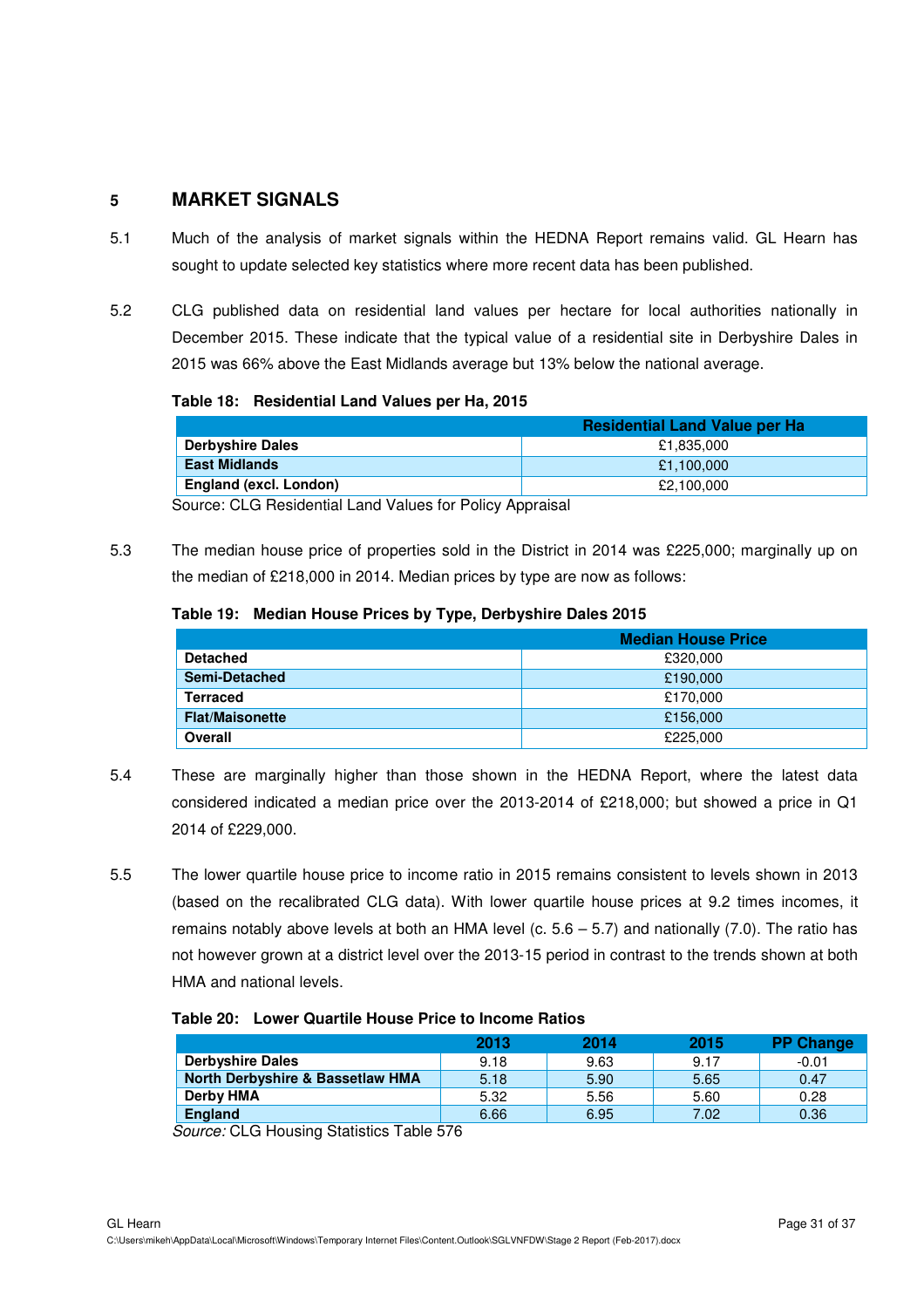5.6 The median house price to income ratio has also fallen marginally in the District over the 2013-15 period, in contrast to a growth witnessed at an HMA and national level. It still however stands, at 8.87 above HMA and national levels.

| <b>LQ Price</b>                        | 2013 | 2014 | 2015 | <b>PP Change</b> |
|----------------------------------------|------|------|------|------------------|
| <b>Derbyshire Dales</b>                | 8.98 | 8.87 | 8.95 | $-0.04$          |
|                                        |      |      |      |                  |
| North Derbyshire & Bassetlaw HMA       | 5.24 | 5.78 | 6.08 | 0.83             |
| <b>Derby HMA</b>                       | 5.02 | 5.30 | 5.36 | 0.35             |
| <b>England</b>                         | 6.92 | 7.25 | 7.49 | 0.56             |
| Cause OLO Hausias Chatiatics Table E77 |      |      |      |                  |

**Table 21: Median House Price to Income Ratios** 

Source: CLG Housing Statistics Table 577

- 5.7 The evidence indicates that house prices have remained fairly static relative to earnings in the District, whist across wider areas the situation has deteriorated.
- 5.8 Turning to consider rental costs, median rents in Derbyshire Dales have increased from £595 per month in the year to September 2014 by £5 per month to £600 pcm in the latest data for the year to March 2016. Rental costs continue to sit above those across the wider housing market areas, but there has been a narrowing of the difference relative to the East Midlands region and rental growth has been notably lower than that seen at a national level. The median rent in Derbyshire Dales is 13% above the regional average, but 8% below the national average.



**Figure 7: Trends in Median Rents, 2011-16** 

Source: GLH Analysis of Private rental Market Statistics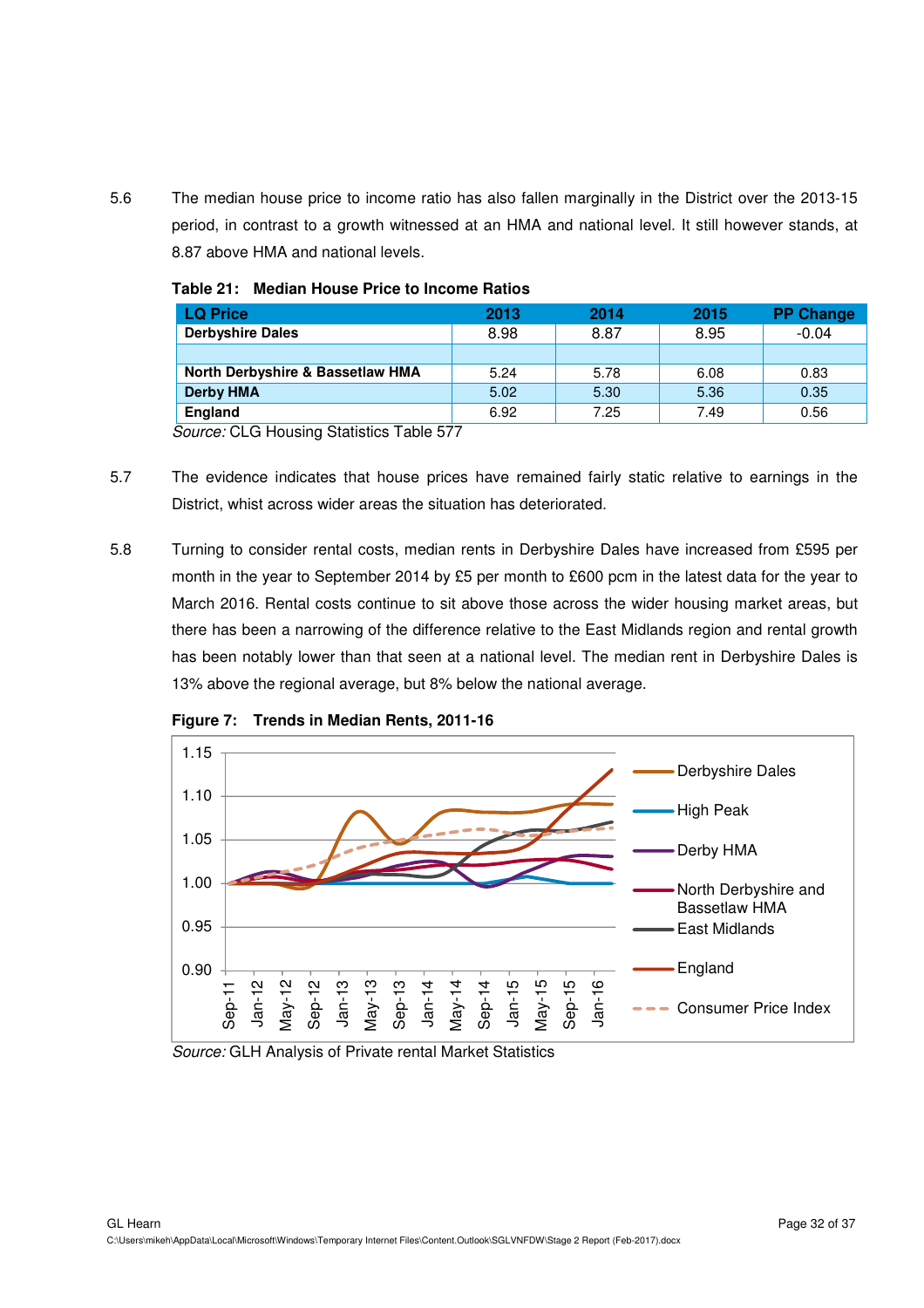- 5.9 Lower quartile rental costs, at £525 per month in the District, are equivalent to 37% of monthly gross earnings for individuals.
- 5.10 Overall, the updated analysis does not suggest a substantive change in the picture provided by the market signals from that set out in the HEDNA Report.
- 5.11 It is also important to remember that the base date of the HEDNA is 2013. Where there has been an under-delivery since this point and worsening of some market signals, it does not necessarily imply a need to change the need, but a need to boost supply. An under-provision over this period will be captured by a requirement (such as through five year land supply calculations) to boost supply moving forward.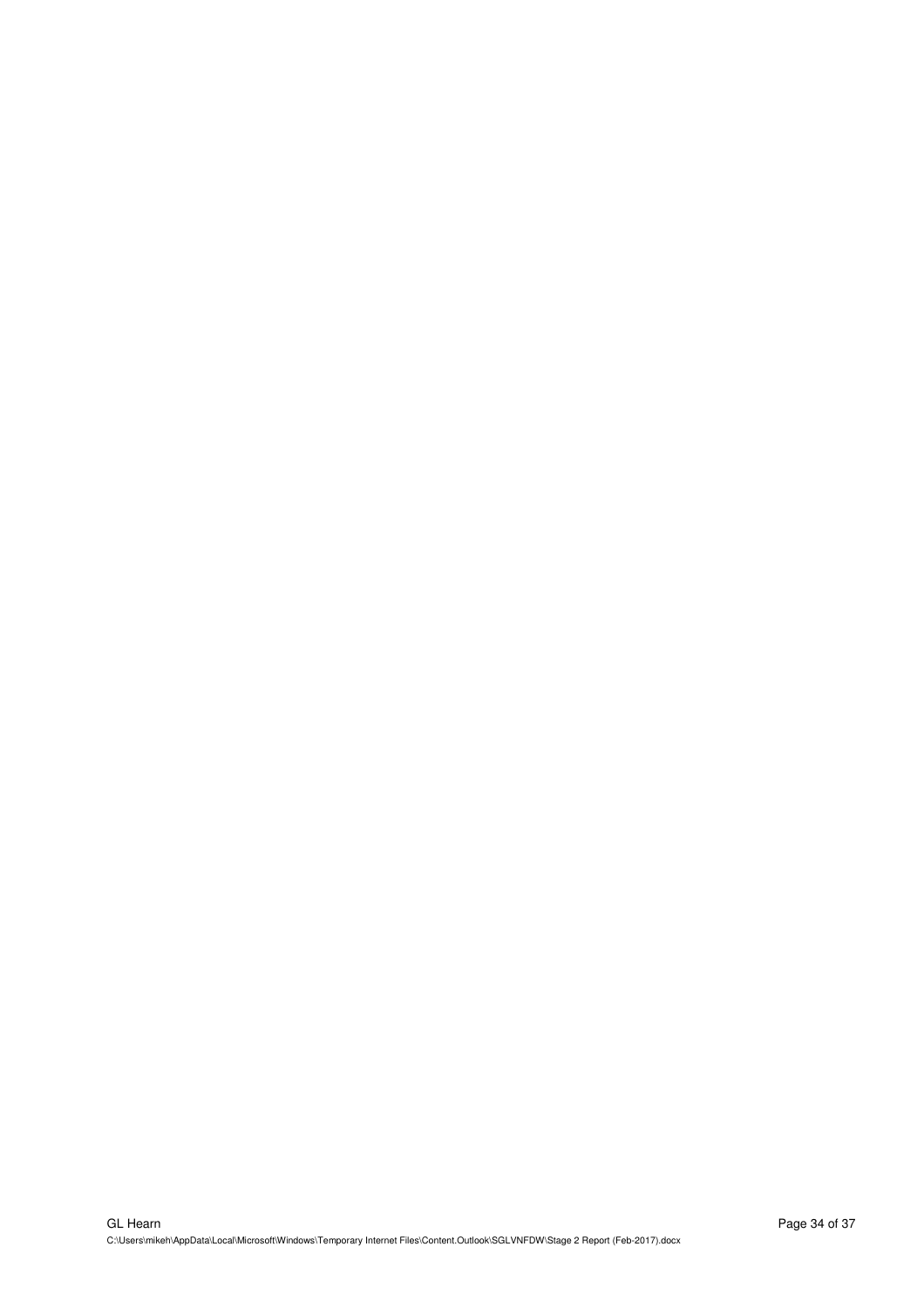## **6 ADJUSTMENTS TO IMPROVE AFFORDABILITY**

- 6.1 Any upwards adjustments from the demographic starting point of 178 dpa will support additional delivery of market and affordable housing, and thus contribute to addressing affordable housing need and market signals. The economic-led scenario for 260 dpa represents would for instance represent an upward adjustment of 46% on the demographic-based need for 178 dpa.
- 6.2 In the HEDNA, GL Hearn modelled additional further adjustments to support improvements in affordability by considering adjustments to household formation rates, such that headship rates for those aged 25-34, returning these to 2001 levels by 2033. This is on the basis that the practical impact of an increase in supply and improvement in affordability – responding to the market signals and affordable housing evidence – would be to enable more younger households to form.
- 6.3 We have therefore run a sensitivity analysis on a similar basis, quantifying the implication of returning the household formation rates of the 25-34 age group back to 2001 levels (i.e. before the rate started to decrease) by 2033. This sensitivity in effect seeks to consider a scenario in which affordability and access to housing for younger households improves, and quantifies what level of housing provision might be associated with this, all other factors being equal. If achieved, the effect would be to reduce the proportions of shared households and persons within this age group living with parents.
- 6.4 The sensitivity analysis indicates that, all other things being equal, an uplift of around 20 homes per annum across the District would support further improvement in affordability and household formation rates amongst younger households. All of the alternative scenarios tested show similar levels of uplift from figures in the 2014-based CLG projections. When looking at the preferred economic scenario, the analysis suggests a need for up to 284 dwellings per annum.

|  | Table 22: Housing need with a range of scenarios and uplifts to headship rates |  |  |  |
|--|--------------------------------------------------------------------------------|--|--|--|
|--|--------------------------------------------------------------------------------|--|--|--|

|                             | 2014-based CLG headship | Uplift to 25-34 age group |
|-----------------------------|-------------------------|---------------------------|
| 2014-based SNPP             | 178                     | 199                       |
| 2012-based SNPP             | 241                     | 261                       |
| 10-year trends (variable)   | 184                     | 205                       |
| 10-year trends (fixed)      | 118                     | 137                       |
| <b>Oxford Economics</b>     | 234                     | 256                       |
| <b>CE Baseline</b>          | 302                     | 327                       |
| Preferred Economic Scenario | 260                     | 284                       |